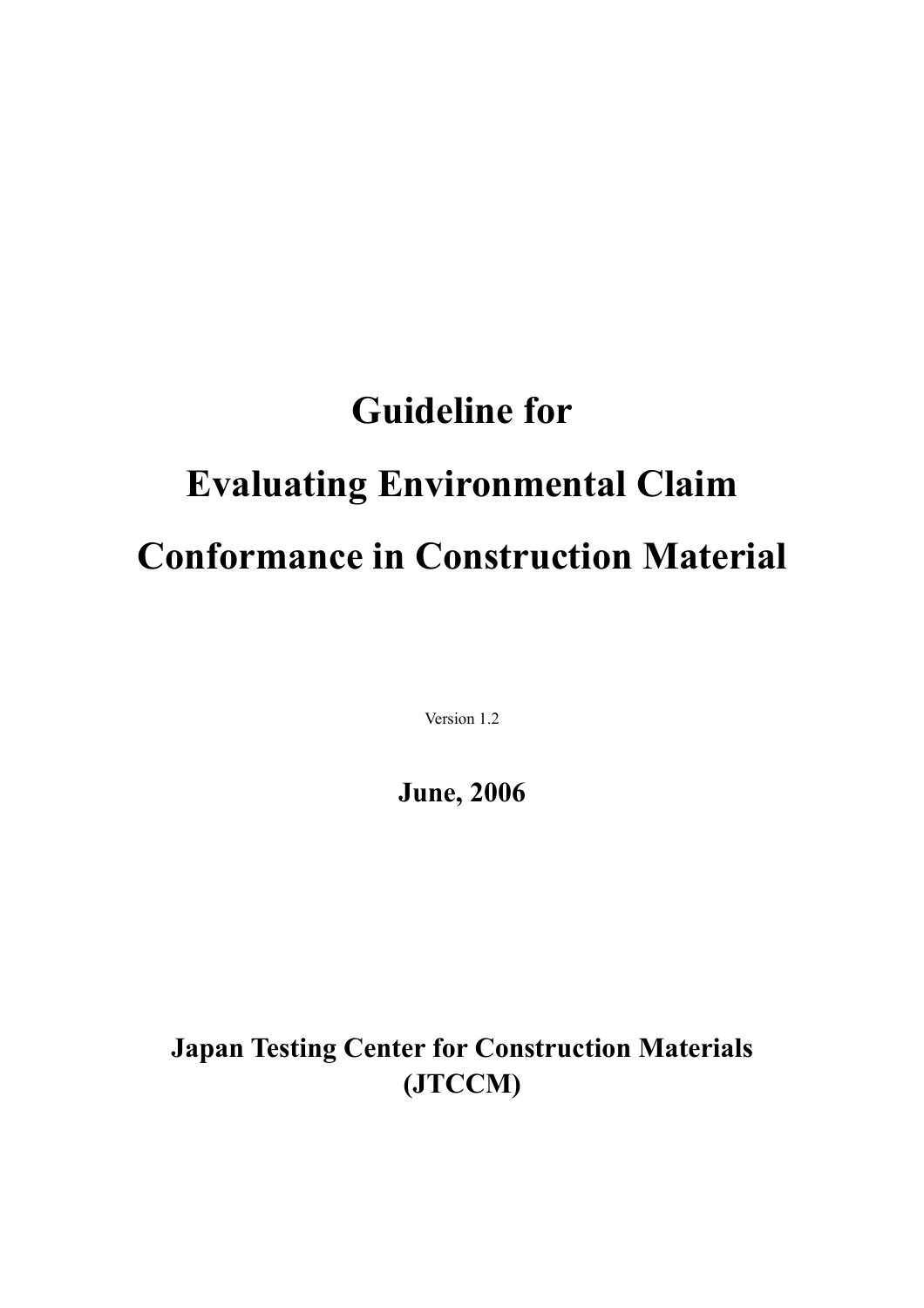# **Contents**

### Preface

### 1. Objective

- 2. Scope
- 3. Normative references

### 4. Meaning of terms in this guideline

#### 5. Evaluated environmental claim

- 5.1 Life cycle of environmental claim product and environmental claim
- 5.2 Classification of evaluated environmental claim
	- 5.2.1 Environmental claim for safety, environmental load, etc.
	- 5.2.2 L1: Environmental claim at manufacturing stage of material
	- 5.2.3 Environmental claim concerning the whole of life cycle
- 5.3 N: Negative check for environmental claim
- 5.4 A. Classification of environmental claim concerning saving of resources and effective use of resources at the time of manufacture
- 5.5 B: Classification of environmental claim concerning saving of energy and effective use of energy at the time of manufacture
- 5.6 C: Classification of environmental claim concerning environmental preservation at the time of manufacture
- 5.7 L: Classification of environmental claim concerning the whole of life cycle
- 5.8 Other environmental claims

#### 6. Concrete evaluation item and meaning thereof

- 6.1 N: Negative check for environmental claim
	- 6.1.1 N1: Negative check for global environment
	- 6.1.2 N2: Negative check for local environment
	- 6.1.3 N3: Negative check for residence surrounding environment
- 6.2 A: Evaluation item concerning saving of resources and effective use of resources at the time of manufacture
	- 6.2.1 A1: Recycled resources
	- 6.2.2 A2: By-product resources
	- 6.2.3 A3: Natural resources
- 6.3 B: Evaluation item concerning saving of energy and effective use of energy at the time of manufacture
	- 6.3.1 B1: Saving of energy
	- 6.3.2 B2: Effective use of energy other than fossil fuel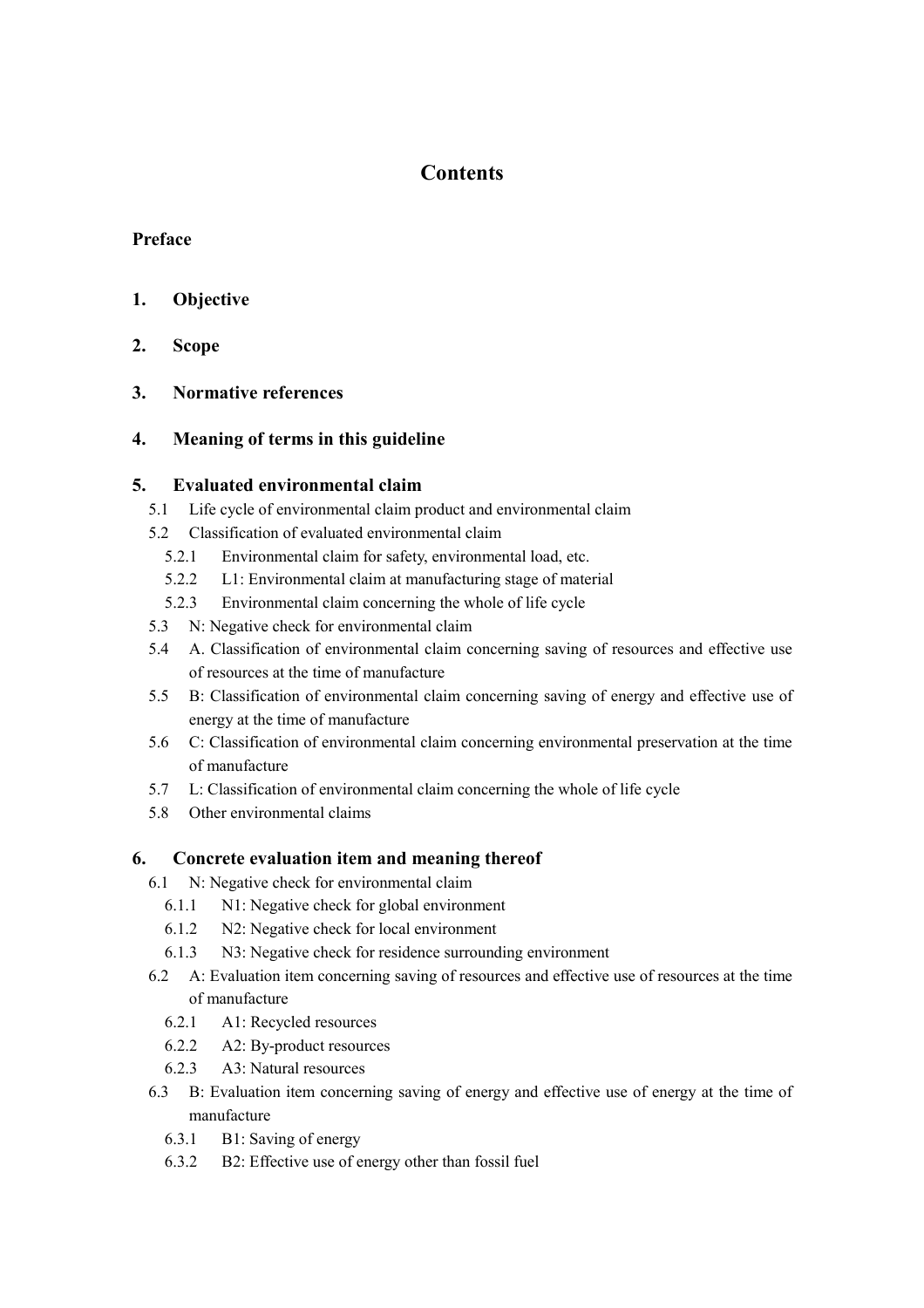- 6.4 C: Evaluation item concerning environmental preservation at the time of manufacture
	- 6.4.1 C1: Preservation of global environment
	- 6.4.2 C2: Preservation of local environment
	- 6.4.3 C3: Preservation of work environment
- 6.5 L: Evaluation item concerning the whole of life cycle
	- 6.5.1 L2: Design/construction stage
	- 6.5.2 L3: Use/maintenance stage
	- 6.5.3 L4: Demolition/dismantling stage
	- 6.5.4 L5: Treatment/recycling stage

# 7. Evaluation method

- 7.1 Basic policy of evaluation
- 7.2 Evaluation standard
	- 7.2.1 N: Evaluation item and evaluation standard concerning negative check
	- 7.2.2 Evaluation item, evaluation standard, and score concerning environmental claim
	- 7.2.3 Evaluation standard and score concerning validity of presence of verification and degree of verification
- 7.3 Determination of score
	- 7.3.1 Determination of score for each evaluation item
	- 7.3.2 Determination of score for each classification of each environmental claim

# 8. Judgment and indication of judgment result

- 8.1 Judgment
- 8.2 Indication of judgment result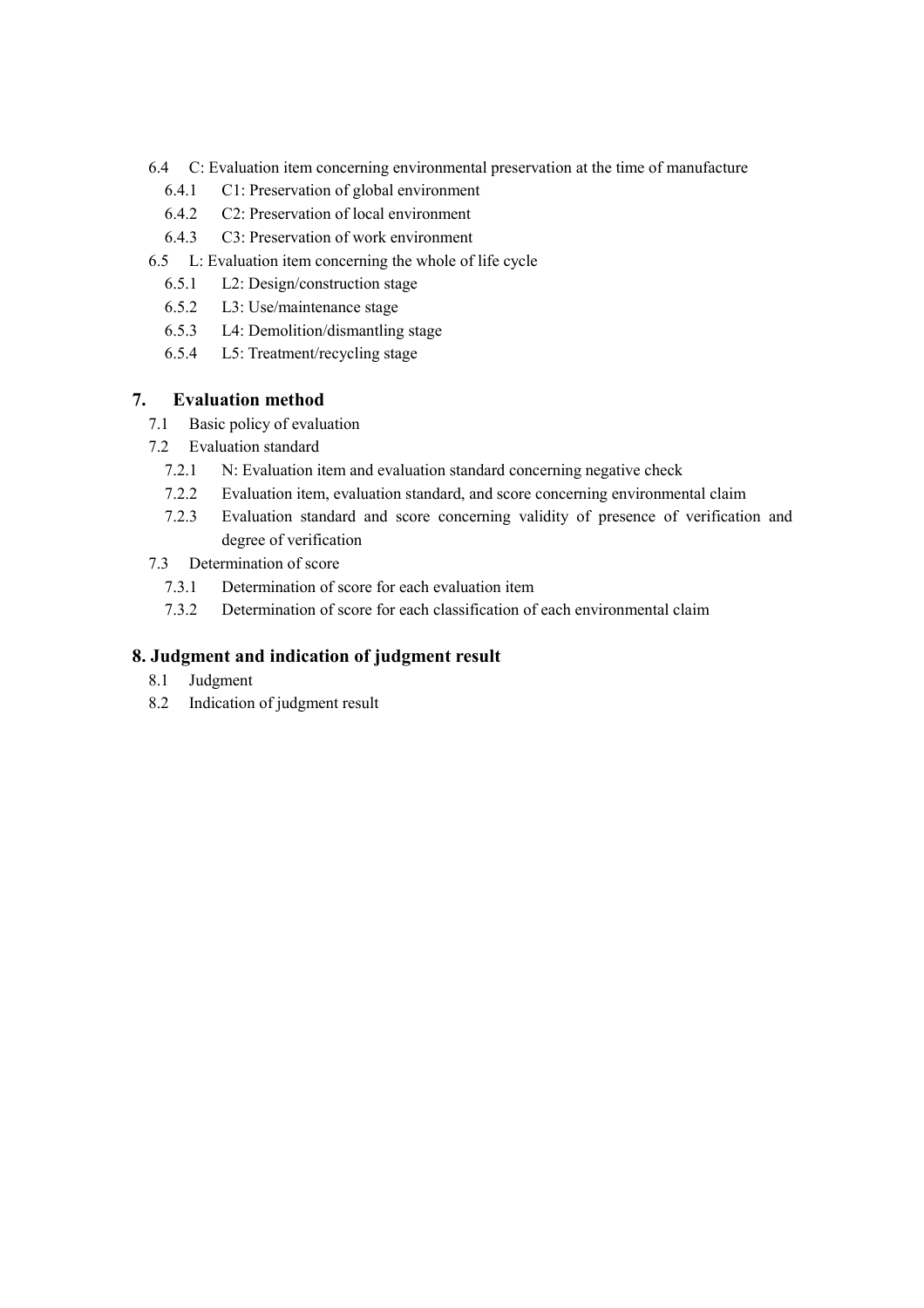# Preface

To build "an economic society that has less environmental load and is based on recycling", as an economical society system of sustainable development, various measures including laws and standards have been taken on the basis of common recognition as an international problem in the 21st century.

In Japan, following the "Environmental Basic Law" established in 1993, the "Waste Disposal and Public Cleaning Law" and "Law for Promotion of Effective Utilization of Resources" have been revised, and the "Basic Law of Establishing a Recycling-based Society", "Construction Materials Recycling Act" and the like have been established, by which a legal system relating to environmental preservation and resource recycling has been built up.

Furthermore, the "Law Concerning the Promotion of Procurement of Eco-friendly Goods and Services by the States and Other Entities (hereinafter referred to the Green Purchase Promotion Law)" which obliges the states etc., to procure goods manufactured in conformance with the aforementioned laws (hereinafter referred to as an "eco-friendly goods") as the duty of the states etc. has been established. In this law, eco-friendly goods to be procured are specified, and a "standard for judgment" in procuring the goods is given, and thereby it presents a technical target in developing, manufacturing, and distributing the eco-friendly goods in the future while insuring the conformance and quality of eco-friendly goods.

In the above-described situation, this guideline was prepared as a system for evaluating the validity of environmental claim product objectively, engineeringly, and quantitatively by being regarded as a support tool used in evaluating and judging the conformance of the environmental claim product to the requirements of the aforementioned laws, relating ISO standards, etc.

In this system, the evaluation items are set by being divided into two groups: check (negative check) of environmental load applied by the environmental claim product and environmental claim. The former is set as an essential requirement in evaluating all environmental claim products, and in the latter, items are set widely so that personnel engaging in development, manufacture, sales, and use can make environmental claims in many fields.

Regarding the evaluation standard and grade, the standard for conformance and nonconformance was not merely established, but in the case of conformance, the product was graded according to the degree of conformance so that the level of environmental claim can be recognized and the target in the case where a higher grade is aimed can be seen clearly.

Regarding the verification for judging the validity of environmental claim, third-party verification was set forth as a premise so that the environmental claim was acceptable internationally. On the other hand, the width of verification corresponding to the third-party verification was expanded.

There are somewhat ambiguous expressions in a part of the evaluation standard etc. The intention of this is to avoid narrowing of the window of environmental claim by a uniform expression. This problem is to be overcome by positive consultation of the section in charge in the phase of implementation.

As described above, this system intends to upgrade many environmental claims and environmental claim products, and is regarded as a tool for environmental claim of a higher grade.

By the widespread use of this evaluation system, the technical competition relating to the environmental claim products is caused and hence the cost is reduced. Therefore, the purchase of environmental claim products is positively promoted not only by the states etc. but also by private business. Thereby, we wish to contribute to the building of an economic society of sustainable development.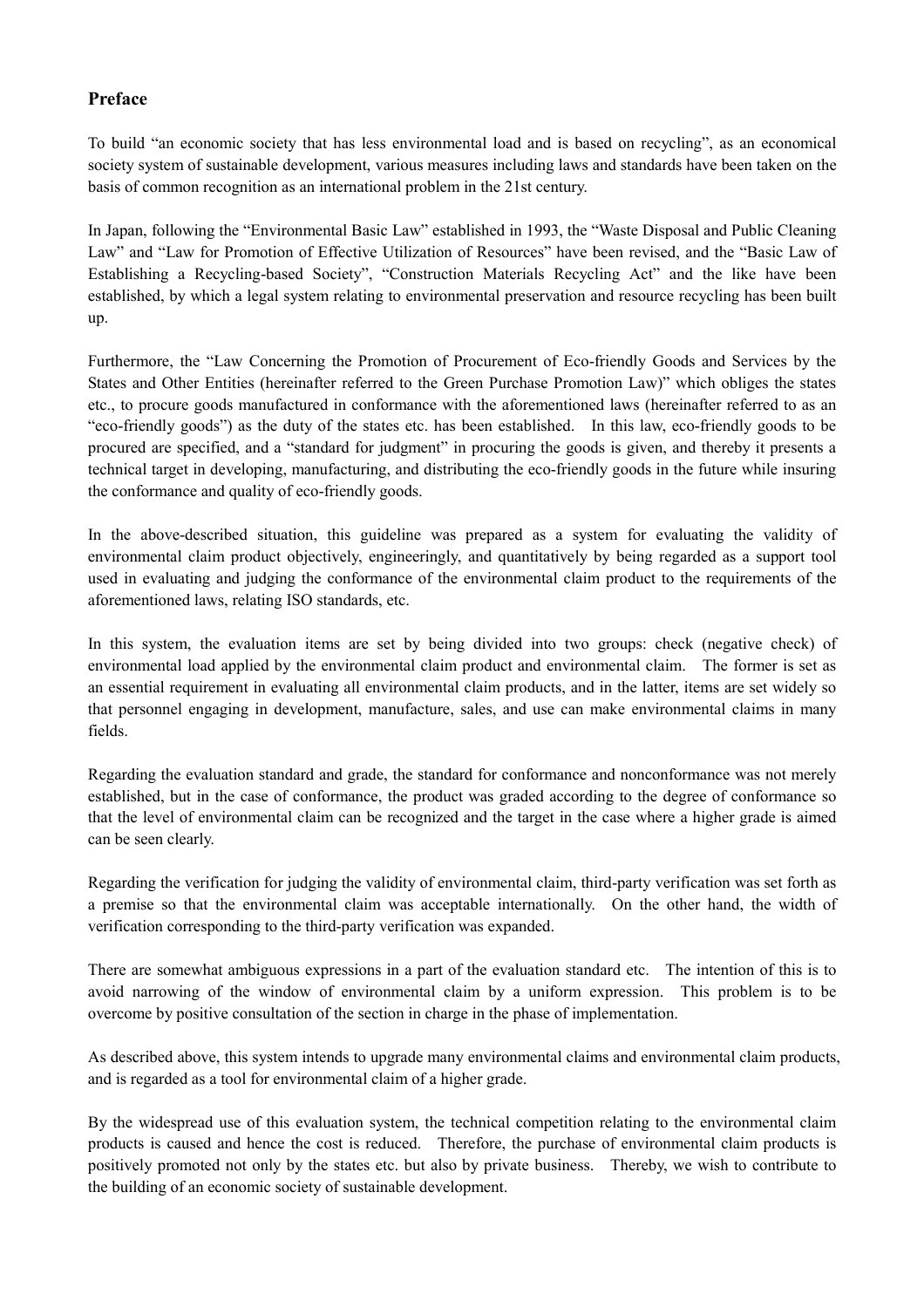# 1. Objectives

- (1) An objective of this guideline is to support the establishment of a "standard" concerning the specification and procurement of environmental claim product performed by a material purchaser of the states, self-governing community, etc. and the judgment of conformance with standard on the environmental aspect of environmental claim product.
- (2) An objective of this guideline is to standardize the evaluation method in the case where a third-party organization evaluates and certifies the standard conformance with the "standard for judgment" specified by the states, self-governing community, etc.
- (3) An objective of this guideline is to evaluate the environmental claim for the environmental claim product objectively, engineeringly, and quantitatively.
- (4) An objective of this guideline is to improve the quality of environmental claim product and reduce the cost thereof by technical competition through the development, manufacture, and distribution of environmental claim product.
- (5) An objective of this guideline is to contribute to the building of an economic society of sustainable development, in which the purchase of environmental claim product is generally disseminated, and the formation of a recycling-based society is promoted, by making evaluation of environmental claim product by the manufacturer itself by using a proper evaluation method and by making evaluation in which fairness, strictness, and transparency are secured by a reliable third party.

### 2. Scope

- (1) This guideline is applied when the conformance of environmental claim for the environmental claim product is evaluated objectively, engineeringly, and quantitatively.
- (2) This guideline is applied when the selector, purchaser, etc. of environmental claim product rationally sets an environment standard for the environmental claim product.
- (3) This guideline is applied when a person who performs evaluation and certification of environmental claim product evaluates the conformance of environmental standard of the environmental claim product.
- (4) This guideline is applied when a person engaging in the development, manufacture, and distribution of environmental claim product predicts beforehand the degree of conformance of the environmental claim product declared by himself.
- (5) This guideline is applied mainly to construction materials of the environmental claim product.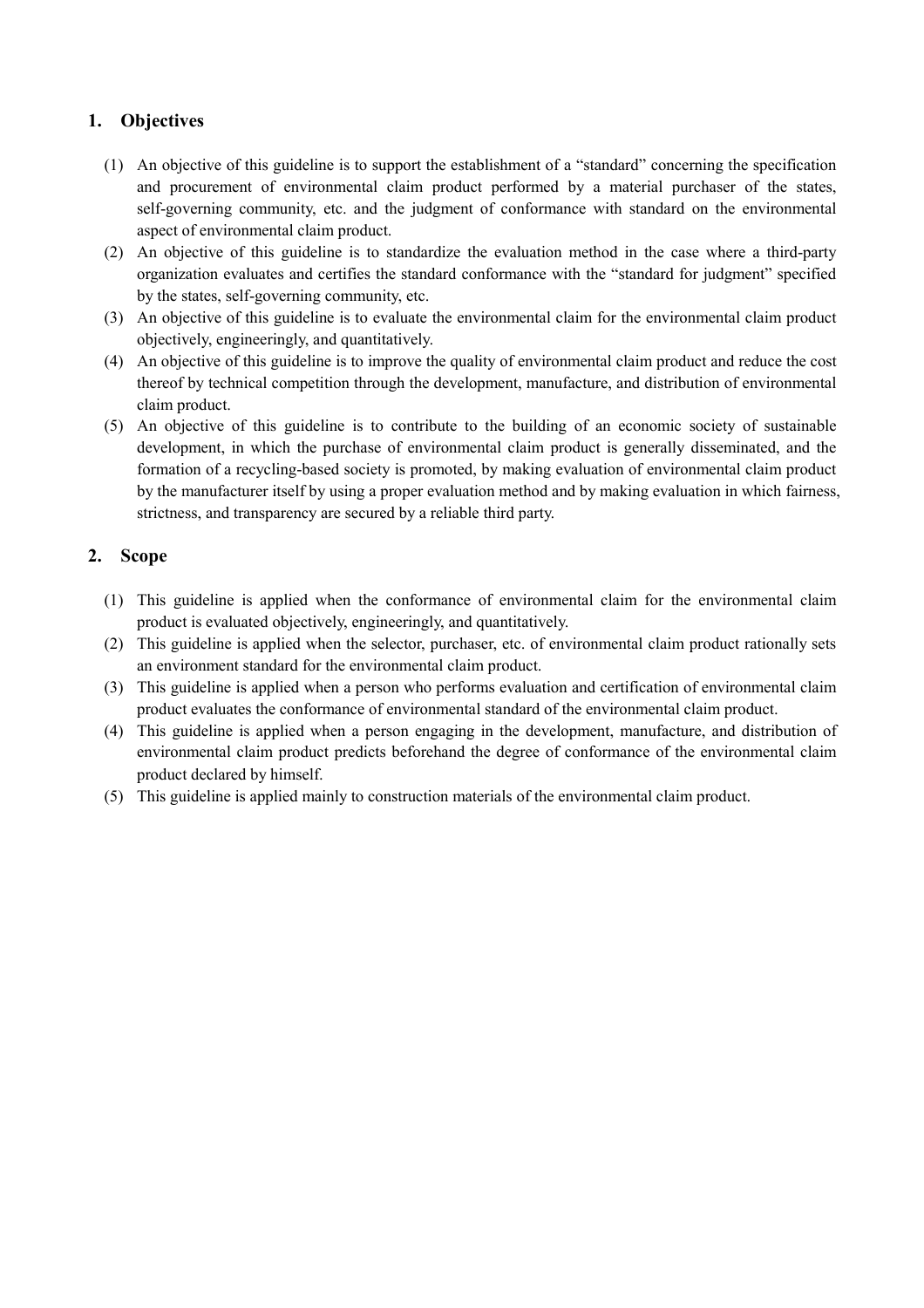



This image view of scope shows the fundamentals of development and the possibility thereof. Therefore, according to the characteristics of certification organization, the same organization can perform both certification and label indication, and also can perform both certification and testing.

In this guideline, organizations of "standard establishment", "approval/certification", and "testing/evaluation" that are recognized as components of certification/approval system in the consultation concerning international trade of WTO etc. are combined to make an image, and a combination of organizations having these functions and the way of certification are not specified.

Fig. 2.1 Image view of scope

Also, the basic form of evaluation/certification based on the image view of scope shown above is given below.



Fig. 2.2 Basic form of evaluation/certification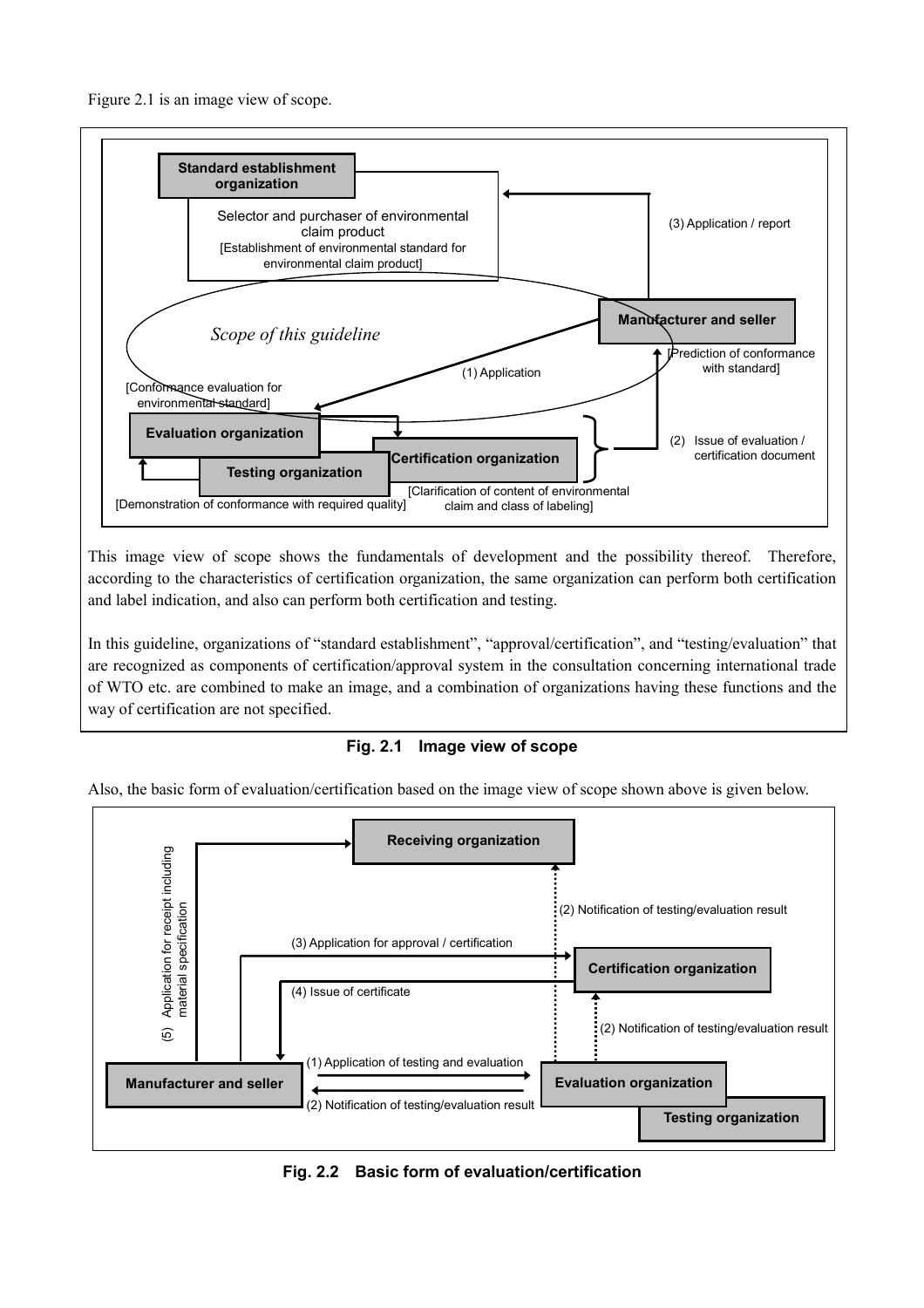# 3. Normative references

| ISO 14020:1998      | Environmental labelling and declaration – General principle –                                                             |
|---------------------|---------------------------------------------------------------------------------------------------------------------------|
| ISO 14021:1999      | Environment labelling and declaration – Environmental claim by self declaration<br>(Type II environment label indication) |
| ISO 14024:1999      | Environment labelling and declaration – Type I environmental label indication –<br>General principle and procedure        |
| <b>ISO/TR 14025</b> | Environment labelling and declaration - Type III environmental declaration                                                |
| ISO 14040:1997      | Environmental management – Life cycle assessment – Principle and framework                                                |
| ISO 14041:1998      | Environmental management – Objective and setting of investigation scope and<br>inventory analysis                         |
| JIS draft           | Guideline concerning introduction of environmental aspect to building material<br>standard                                |
| JIS draft           | Common guideline concerning evaluation of environmental aspect of recycled<br>construction material                       |

# 4. Meaning of terms in this guideline

| Environmental claim<br>product       | General term of raw material, material, part, member, equipment, and the like in<br>which it is verified that they can contribute to reduction in environmental load,<br>environmental preservation and improvement, etc. by the use of the goods in one<br>or more of global environment, local environment, and residence surrounding<br>environment of building, etc. |
|--------------------------------------|--------------------------------------------------------------------------------------------------------------------------------------------------------------------------------------------------------------------------------------------------------------------------------------------------------------------------------------------------------------------------|
| Environmental claim                  | Claim in which the conformance and validity of environmental claim product is<br>proved, of claims concerning reduction in environmental load, environmental<br>preservation, environmental improvement, etc. claimed by developer and<br>manufacturer of the environmental claim product on his own responsibility.                                                     |
| Environmental impact                 | Impact exerted on global environment, local environment, residence surrounding<br>environment of building, etc. through life cycle of the environmental claim product                                                                                                                                                                                                    |
| Negative check                       | Prior evaluation of negative environmental impact exerted by the environmental<br>claim product through its life cycle                                                                                                                                                                                                                                                   |
| Certification body                   | Organization which certifies the conformance and validity of environmental claim<br>and required quality                                                                                                                                                                                                                                                                 |
| Third-party organization             | Public organization which can perform verification and evaluation fairly and<br>strictly, independent of manufacturer/seller and purchaser                                                                                                                                                                                                                               |
| Global environment                   | Earth-scale environment including global warming, ecosystem destruction, ozone<br>layer depletion, and acid rain                                                                                                                                                                                                                                                         |
| Local environment                    | Region-scale environment relating to typical seven kinds of pollution (water<br>pollution, soil pollution, air pollution, vibration, dust, land subsidence, offensive<br>odor), municipal weather (heat island phenomenon etc.), street sight, etc.                                                                                                                      |
| Residence surrounding<br>environment | Work environment at the manufacture stage of materials etc. and residence<br>space and its surrounding environment at the stage of use                                                                                                                                                                                                                                   |
| Construction material                | General term of material, equipment, facility, etc. used for construction work etc.                                                                                                                                                                                                                                                                                      |
| Recycled construction<br>material    | General term of material manufactured by reuse and recycling, of the<br>construction materials                                                                                                                                                                                                                                                                           |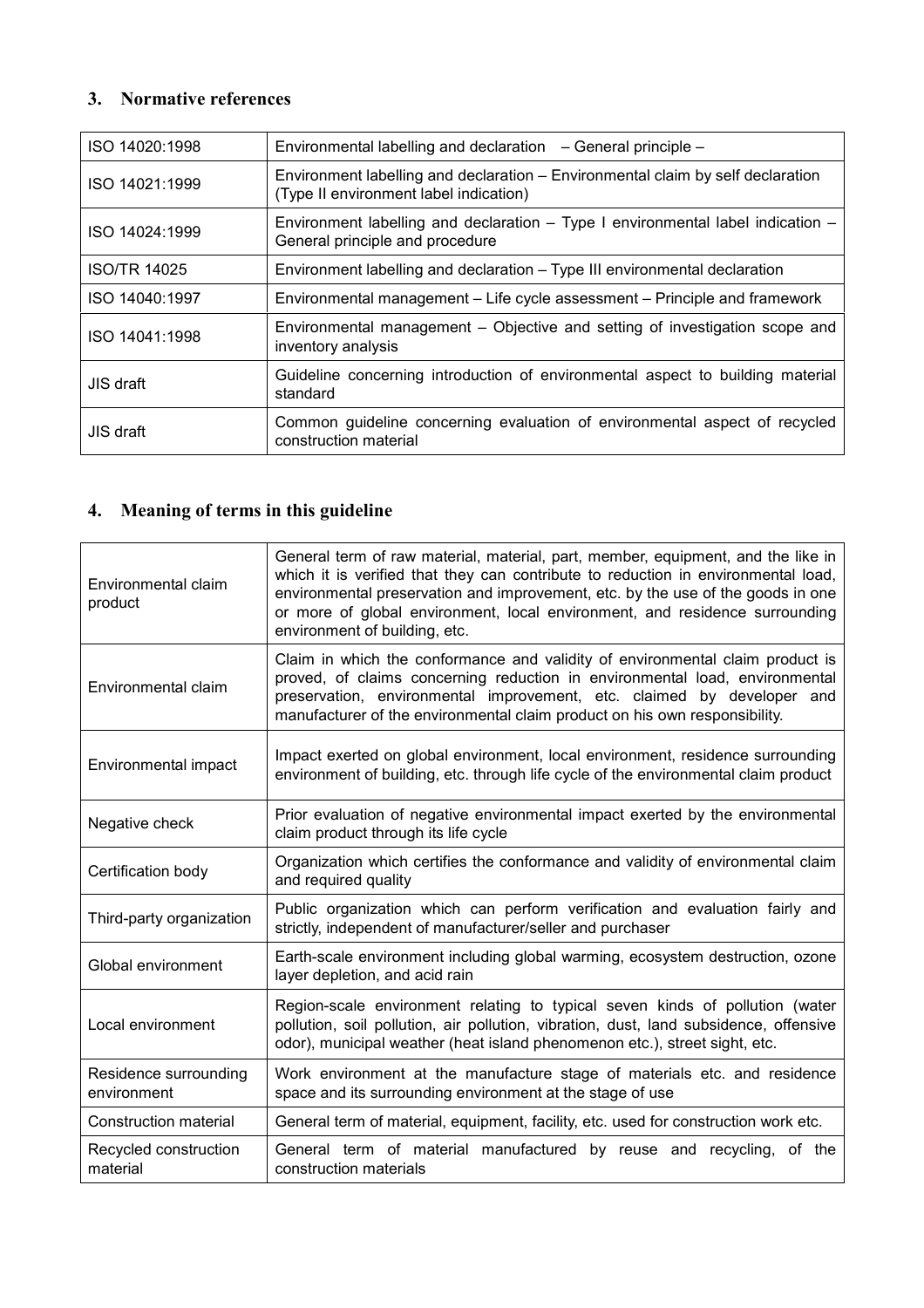| Reuse                | Use of circulating resource as it is as a product (including the use after<br>1.<br>repair)<br>Use of all or part of circulating resource as a part or a part of other products<br>2.                                                                                                                                                                                                                                                                                                                                                                                                                                                                                                                                                                                                                                                |
|----------------------|--------------------------------------------------------------------------------------------------------------------------------------------------------------------------------------------------------------------------------------------------------------------------------------------------------------------------------------------------------------------------------------------------------------------------------------------------------------------------------------------------------------------------------------------------------------------------------------------------------------------------------------------------------------------------------------------------------------------------------------------------------------------------------------------------------------------------------------|
| Recycling            | Use of all or a part of circulating resource as a raw material                                                                                                                                                                                                                                                                                                                                                                                                                                                                                                                                                                                                                                                                                                                                                                       |
| Heat recovery        | Use of all or part of circulating resource that can be used for combustion or has a<br>possibility of being used for combustion to obtain heat                                                                                                                                                                                                                                                                                                                                                                                                                                                                                                                                                                                                                                                                                       |
| Class of conformance | Grade showing the degree of conformance and validity of environmental claim by<br>evaluation result obtained by evaluation system of this guideline                                                                                                                                                                                                                                                                                                                                                                                                                                                                                                                                                                                                                                                                                  |
| Conventional product | Product for comparison, which is used as a standard capable of objectively<br>presenting effects concretely showing superiority when the superiority of the<br>environmental claim product is evaluated by comparison.<br>Concretely, JIS product used in the same or similar application as or to that of the<br>environmental claim product or product that is widely distributed and used socially<br>and is easily identified. Alternatively, product in which environmental claim can<br>be proved rationally and objectively by being used as product for comparison,<br>and the claim of its superiority is approved by standard establishment<br>organization and evaluation/certification organization.                                                                                                                     |
| Conventional type    | Manufacturing method etc. for comparison, which is used as a standard capable<br>of objectively presenting effects concretely showing superiority when the<br>superiority of the environmental claim product is evaluated by comparison.<br>Concretely, manufacturing method for JIS product used in the same or similar<br>application as or to that of the environmental claim product or manufacturing<br>method for product that is widely distributed and used socially and is easily<br>Alternatively, manufacturing method etc. of product in which<br>identified.<br>environmental claim can be proved rationally and objectively by being used as<br>manufacturing method for comparison, and the claim of its superiority is approved<br>by standard establishment organization and evaluation/certification organization. |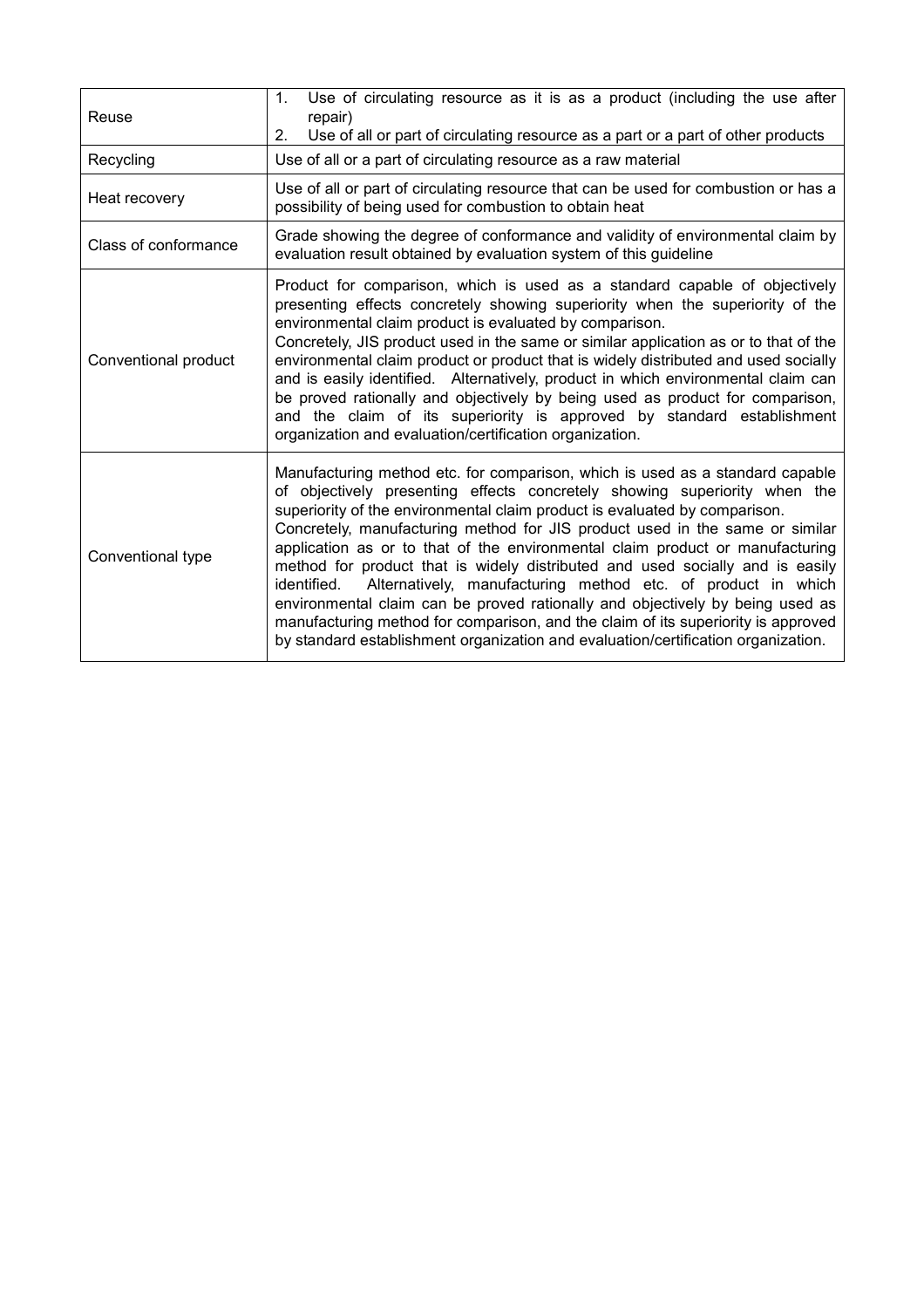# 5. Evaluated environmental claim

#### 5.1 Life cycle of environmental claim product and environmental claim

- (1) The environmental claim in life cycle is based on the concept of image shown in Fig. 5.1.
- (2) For the environmental claim, the positioning thereof in the life cycle of the environmental claim product is clarified.



Fig. 5.1 Image of life cycle of environmental claim product

#### 5.2 Classification of evaluated environmental claim

#### 5.2.1 Environmental claim for safety, environmental load, etc.

Negative check is an essential requirement of all environmental claim products.

#### 5.2.2 L1: Environmental claim at manufacturing stage of material

The environmental claim at the manufacturing stage of material is any one of the following three claims.

- A: Environmental claim concerning saving of resources and effective use of resources at the time of manufacture
- B: Environmental claim concerning saving of energy and effective use of energy at the time of manufacture
- C: Environmental claim concerning environmental preservation at the time of manufacture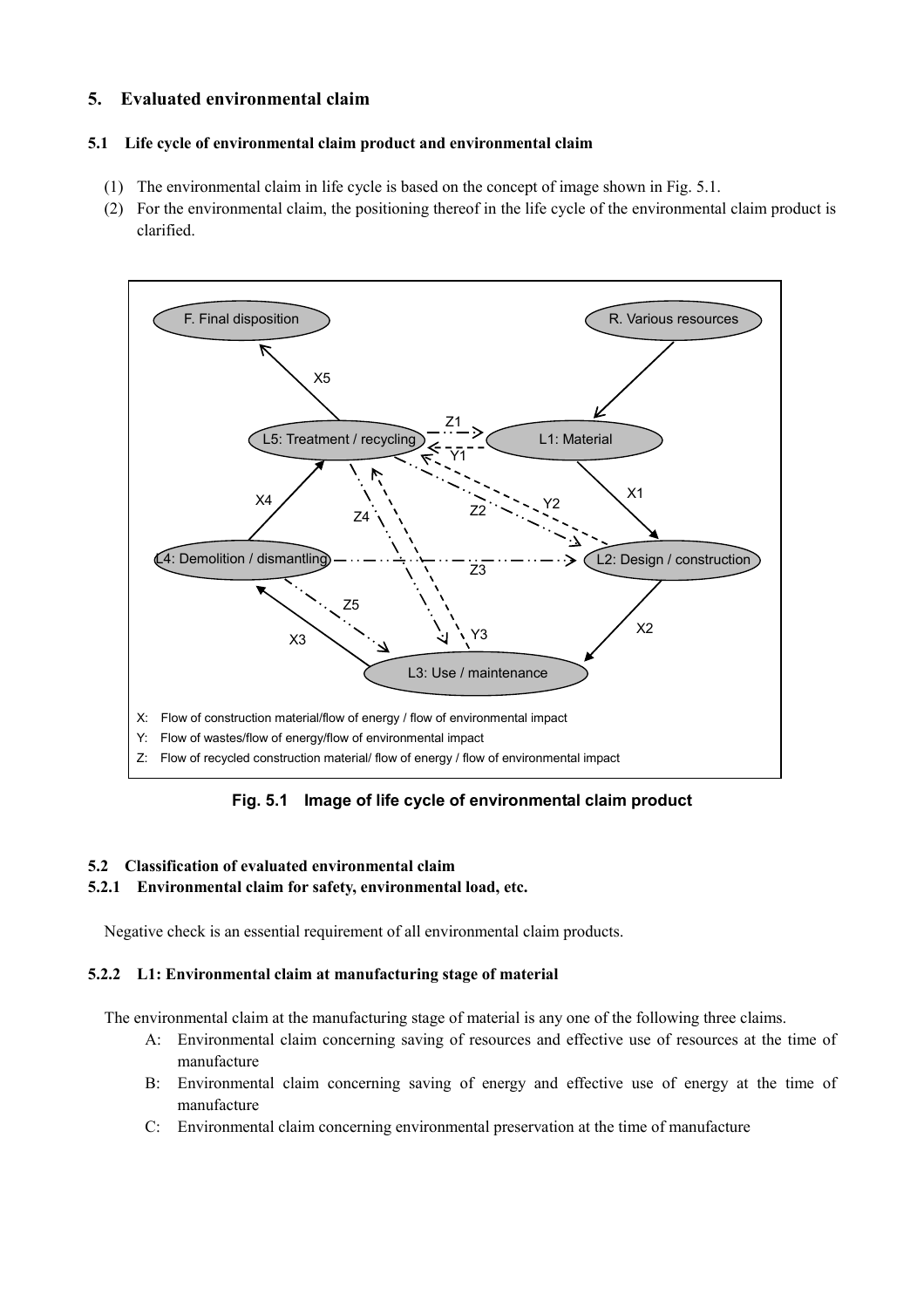#### 5.2.3 Environmental claim concerning the whole of life cycle

The environmental claim concerning the whole of life cycle is any one or a combination of the following four classifications except for L1.

- L2: Environmental claim concerning design/construction stage
- L3: Environmental claim concerning use/maintenance stage
- L4: Environmental claim concerning demolition/dismantling stage
- L5: Environmental claim concerning treatment/recycling stage

#### 5.3 N: Negative check for environmental claim

- (1) Negative check evaluates the global environment (N1), local environment (N2), and residence surrounding environment (N3) shown in Fig. 5.2.
- (2) For "N1: Negative check for global environment", prevention of ozone layer depletion (N11), prevention of global warming (N12), and prevention of acid rain (N13) are evaluated.
- (3) For "N2: Negative check for local environment", prevention of pollution (N21) and proper disposition of wastes (N22) are evaluated.
- (4) For "N3: Negative check for residence surrounding environment", prevention of diffusion of air quality pollutant at the time of use (N31) and prevention of elution of heavy metals etc. (N32) are evaluated.



Fig. 5.2 Classification of negative check for environmental claim

- 5.4 A. Classification of environmental claim concerning saving of resources and effective use of resources at the time of manufacture
	- (1) The environmental claim is any one or a combination of environmental claims concerning recycled resources (A1), by-product resources (A2), and natural resources (A3) shown in Fig. 5.3.
	- (2) "A1: Environmental claim concerning recycled resources" includes reuse (A11) and recycle use (A12).
	- (3) "A2: Environmental claim concerning by-product resources" includes resources originating from industrial by-product (A21) and resources originating from treatment (A22).
	- (4) "A3: Environmental claim concerning natural resources" includes unused/alternate natural resources (A31), exhaustible resources (A32), and water resources (A33).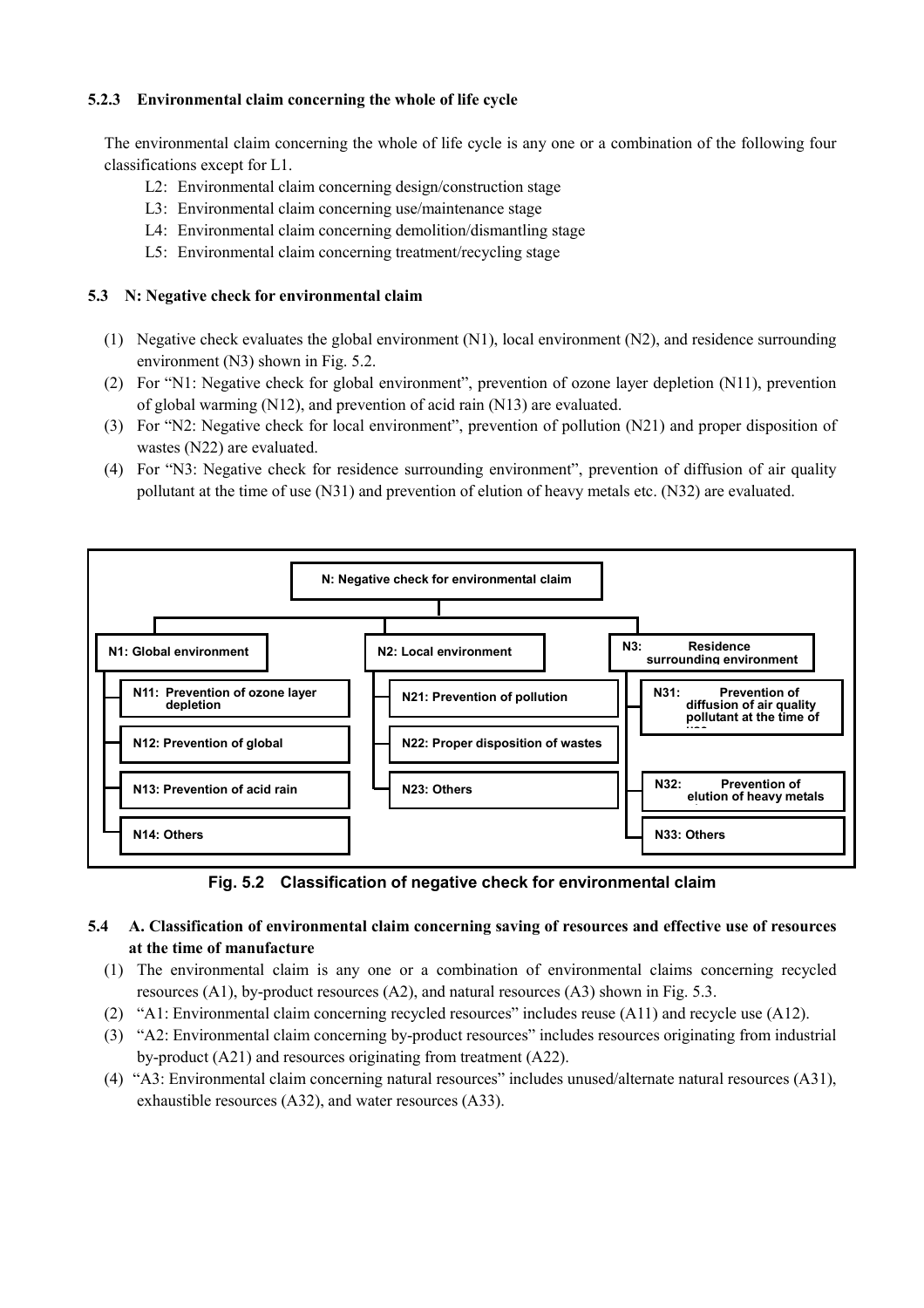

Fig. 5.3 Classification of environmental claim concerning saving of resources and effective use of resources

### 5.5 B. Classification of environmental claim concerning saving of energy and effective use of energy at the time of manufacture

- (1) The environmental claim is any one or a combination of environmental claims concerning saving of energy (B1) and effective use of energy other than fossil fuel (B2) shown in Fig. 5.4.
- (2) "B1: Environmental claim concerning saving of energy" includes reduction in usage (B11) and improvement in efficiency (B12).
- (3) "B2: Effective use of energy other than fossil fuel" includes effective use of natural energy, biomass energy, etc. (B21), effective use of recovered heat energy (B22), and effective use of energy originating from wastes (B23).



Fig. 5.4 Classification of environmental claim concerning saving of energy and effective use of energy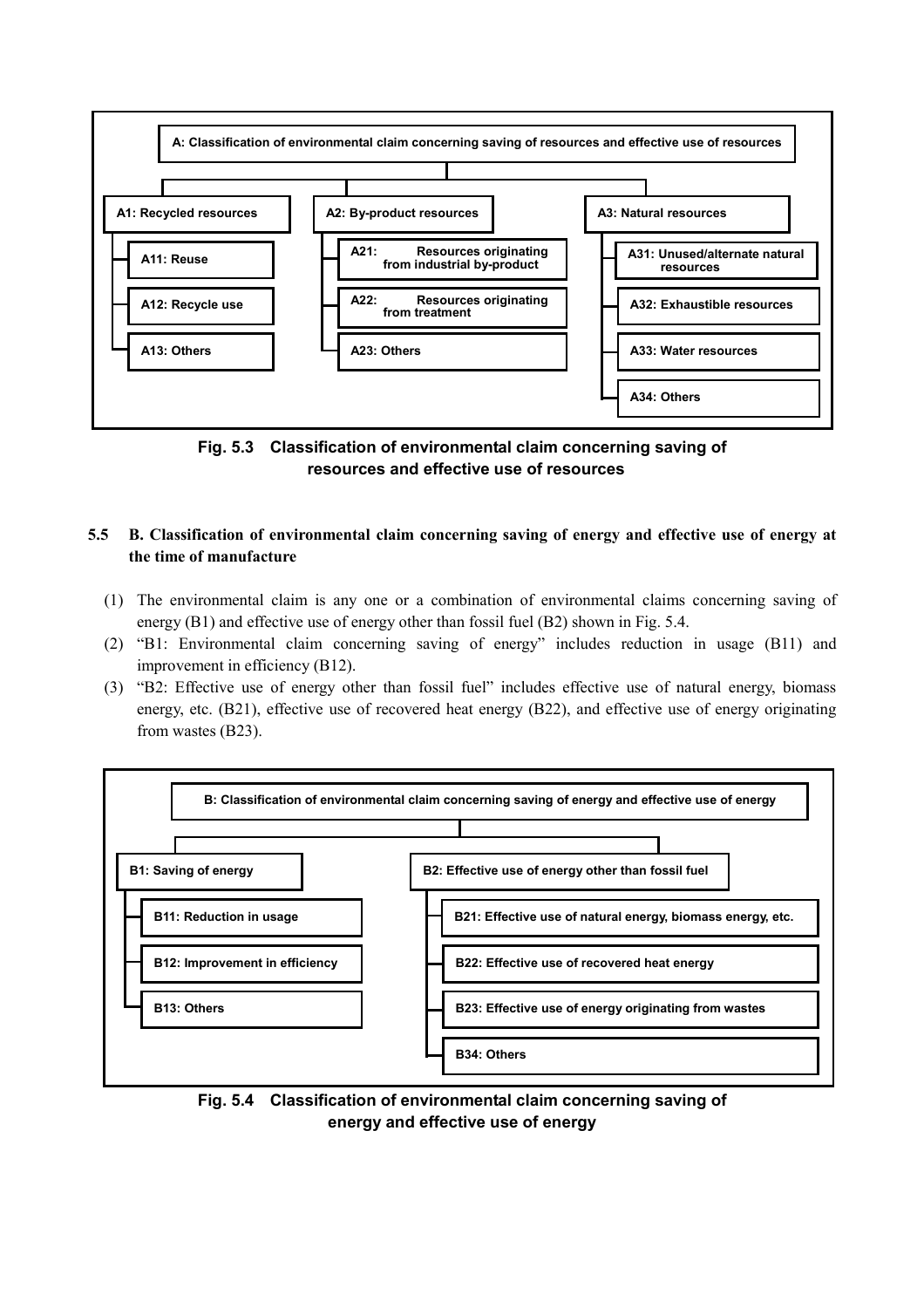#### 5.6 C. Classification of environmental claim concerning environmental preservation at the time of manufacture

- (1) The environmental claim is any one or a combination of environmental claims concerning preservation of global environment (C1), preservation of local environment (C2), and preservation of work environment (C3).
- (2) "C1: Environmental claim concerning preservation of global environment" includes global climate preservation (C11) and ecosystem preservation (C12).
- (3) "C2: Environmental claim concerning preservation of local environment" includes inhibition of waste generation (C21).
- (4) "C3: Environmental claim concerning preservation of work environment" includes air quality preservation (C31).



Fig. 5.5 Classification of environmental claim concerning environmental preservation

#### 5.7 L: Classification of environmental claim concerning the whole of life cycle

- (1) The environmental claim is classified into design/construction stage (L2), use/maintenance stage (L3), demolition/dismantling stage (L4), and treatment/recycling stage (L5).
- (2) "L2: Environmental claim concerning design/construction stage" includes inhibition of waste generation (L21), reduction in environmental load (L22), improvement in transportation efficiency (L23), and reduction in environmental load of packaging material(L24).
- (3) "L3: Environmental claim concerning use/maintenance stage" includes durability (L31), energy saving ability (L32), water saving ability (L33), ability to contribute to environment (L34),and consideration on indoor environmental condition(L35).
- (4) "L4: Environmental claim concerning demolition/dismantling stage" includes easiness of separate dismantling (L41) and easiness of reuse (L42).
- (5) "L5: Environmental claim concerning treatment/recycling stage" includes easiness of recycle use (L51), easiness of heat recovery (L52) and easiness of natural recurrence (L53).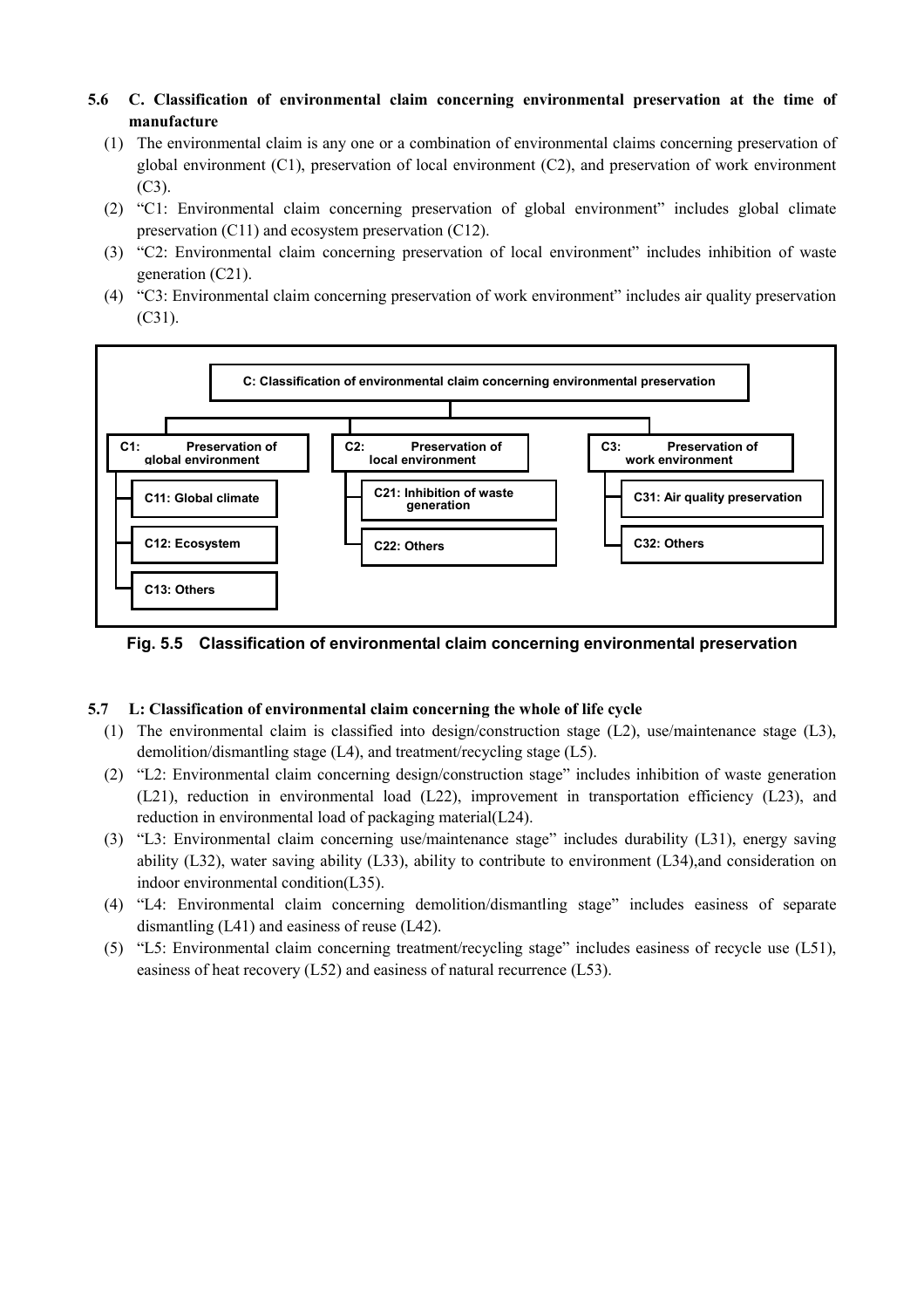

Fig. 5.6 Classification of environmental claim concerning the whole of life cycle

#### 5.8 Other environmental claims

For environmental claims other than the above, claimed items can be set as "Others".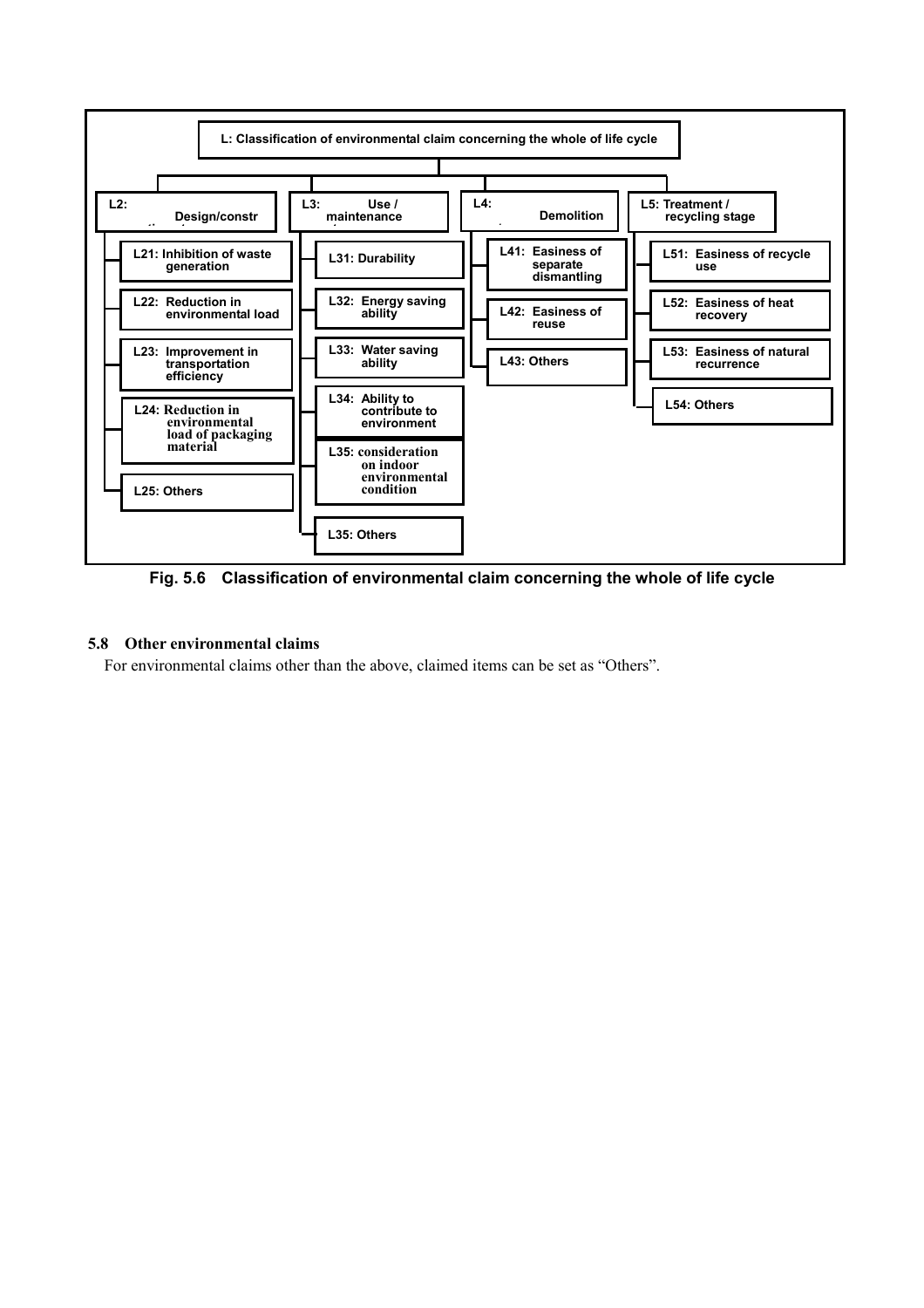# 6. Concrete evaluation item and meaning thereof

#### 6.1 N: Negative check for environmental claim

#### 6.1.1 N1: Negative check for global environment

#### 1) N11: Prevention of ozone layer depletion

 Use of substance (CFC, halon, etc.) causing depletion of ozone layer and emission thereof to the atmosphere fall under this item.

2) N12: Prevention of global warming Emission of greenhouse effect gas (carbon dioxide, methane, dinitrogen monoxide, hydrofluorocarbon, etc.) causing global warming to the atmosphere falls under this item.

#### 3) N13: Prevention of acid rain Emission of NOx, SOx, etc. causing acid rain to the atmosphere falls under this item.

#### 6.1.2 N2: Negative check for local environment

1) N21: Prevention of pollution Eutrophic substance to water quality, water quality pollutant, etc., and heavy metals, noise, dust, vibration, offensive odor, etc. specified in the environment standard fall under this item.

#### 2) N22: proper disposition of wastes Proper disposition of wastes generated in plants etc. falls under this item.

#### 6.1.3 N3: Negative check for residence surrounding environment

#### 1) N31: Prevention of diffusion of air quality pollutant at the time of use Formaldehyde inducing "sick house syndrome" into a living room fall under this item.

#### 2) N32: Prevention of elution of heavy metals

 Heavy metals which contain a substance (lead, arsenic, cadmium, etc.) specified in Notification No. 46 of the Environment Agency in 1991 and requires specific treatment for disposition by PRTR at the time of manufacture, and by manifest at the time of disposition, etc. fall under this item.

#### 6.2 A: Evaluation item concerning saving of resources and effective use of resources at the time of manufacture

#### 6.2.1 A1: Recycled resources

#### 1) A11: Reuse

 This has the same meaning as that of reuse specified in the Basic Law of Establishing a Recycling-based Society. This is a mode of use in which after a used product, part, etc. are subjected to some repair, fabrication, etc., they are used in the original application again or another application. Removed sash, furnishings, etc. that are reused fall under this item.

#### 2) A12: Recycle use

 This has the same meaning as that of recycle use specified in the Basic Law of Establishing a Recycling-based Society. In this guideline, scrap metal distributed as valuables, and concrete lump and lumber generated in construction, etc., which requires disposition cost, are distinguished definitely from each other. As the former, electric furnace steel using iron scrap as a raw material falls under this item. As the latter, recycled aggregate, recycled concrete, various wood boards, etc. fall under this item.

#### 6.2.2 A2: By-product resources

#### 1) A21: Resources originating from industrial by-product

 Various slugs generating from steel making industry, metal refining industry, etc. and fly ash etc. generating from coal fired power plants fall under this item.

#### 2) A22: Resources originating from treatment

Burned ash generating from incinerating plants, slug etc. obtained by melting the burned ash, sludge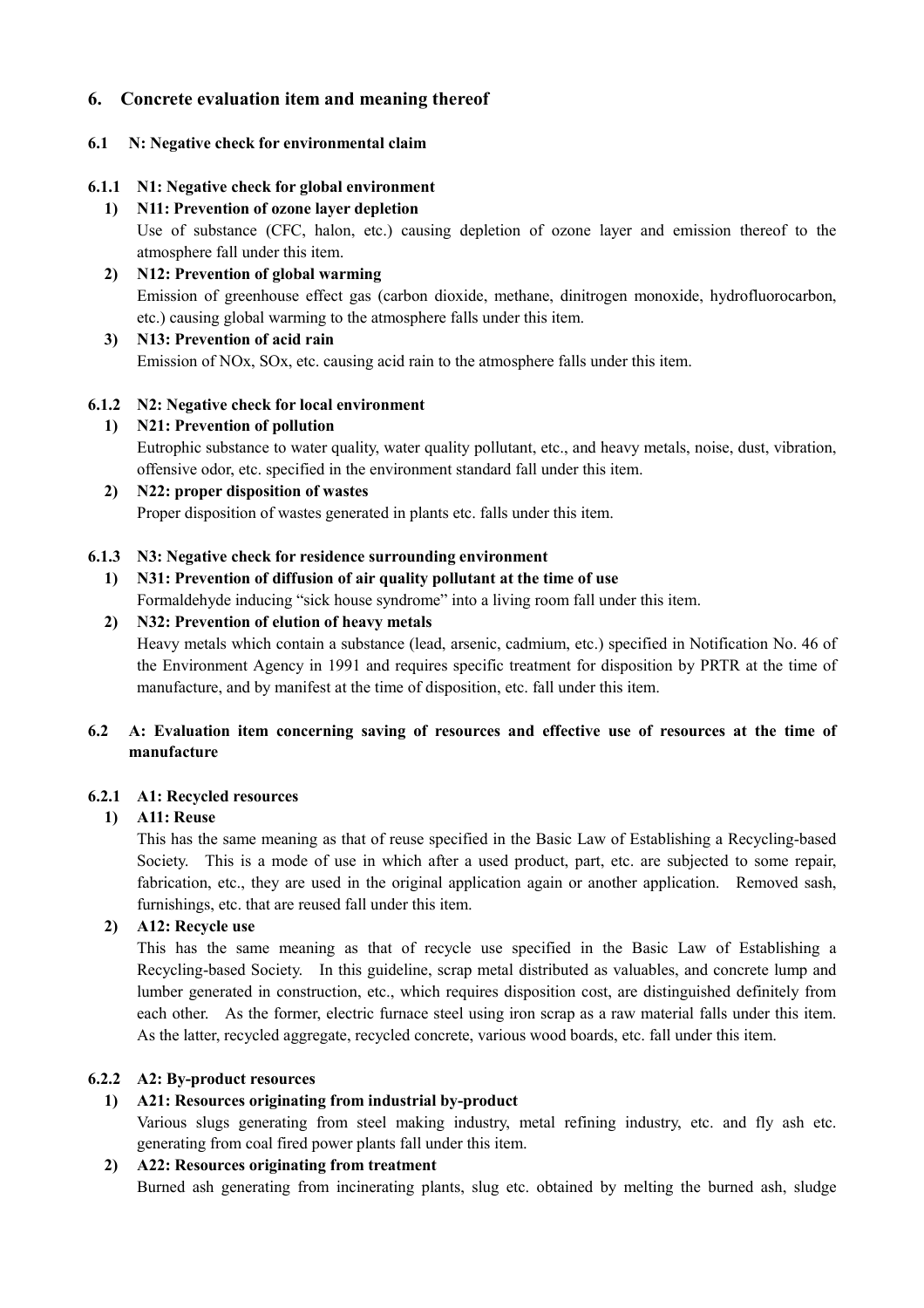generating from sewage-treatment plants, and slug etc. obtained by melting the sludge fall under this item.

#### 6.2.3 A3: Natural resources

#### 1) A31: Unused/alternate natural resources

 Natural resources that are not used generally at present, have no position as versatile resources, and have no fear of being exhausted fall under this item.

#### 2) A32: Exhaustible resources

 Exhaustible resources defined in this guideline are resources about which it is pointed out that they have a fear of being exhausted after about 100 years in the case where the present consumption trend still continues in the future.

#### 3) A33: Water resources

 Environmental claim concerning saving of underground water and industrial water, water saving, circulation use of water, etc. fall under this item.

#### 6.3 B: Evaluation item concerning saving of energy and effective use of energy at the time of manufacture

#### 6.3.1 B1: Saving of energy

- 1) B11: Reduction in usage of energy Reduction in usage of energy such as fossil fuel and electric power falls under this item.
- 2) B12: Improvement in energy efficiency The case in which the usage of fossil fuel, electric power, etc. is approximately constant and the efficiency is improved falls under this item.

#### 6.3.2 B2: Effective use of energy other than fossil fuel

- 1) B21: Effective use of natural energy, biomass energy, etc. The case in which wind force, solar heat and light, geotherm, tide, biomass, etc. are effectively used as energy falls under this item.
- 2) B22: Effective use of recovered heat energy The case in which waste heat etc. are effectively used falls under this item.

#### 3) B23: Effective use of energy originating from wastes Heat recovery indicated in the Basic Law of Establishing a Recycling-based Society falls under this item. Concretely, wood chip, RDF, RPF, etc. can be cited.

#### 6.4 C: Evaluation item concerning environmental preservation at the time of manufacture

#### 6.4.1 C1: Preservation of global environment

1) C11: Global climate preservation

Discharge of global warming substance, mainly carbon dioxide, falls under this item.

2) C12: Ecosystem preservation Reduction in usage of tropical rainforest lumber mainly falls under this item.

#### 6.4.2 C2: Preservation of local environment

#### 1) C21: Inhibition of waste generation

 Reduction in wastes generated when the environmental claim product is manufactured and are subjected to final disposition without being recycled in the manufacturing plant falls under this item.

#### 6.4.3 C3: Preservation of work environment

#### 1) C31: Air quality preservation at work place

 Reduction in amount of material that has been generally used conventionally in the manufacturing process of the environmental claim product and has a fear of polluting air quality at work place falls under this item.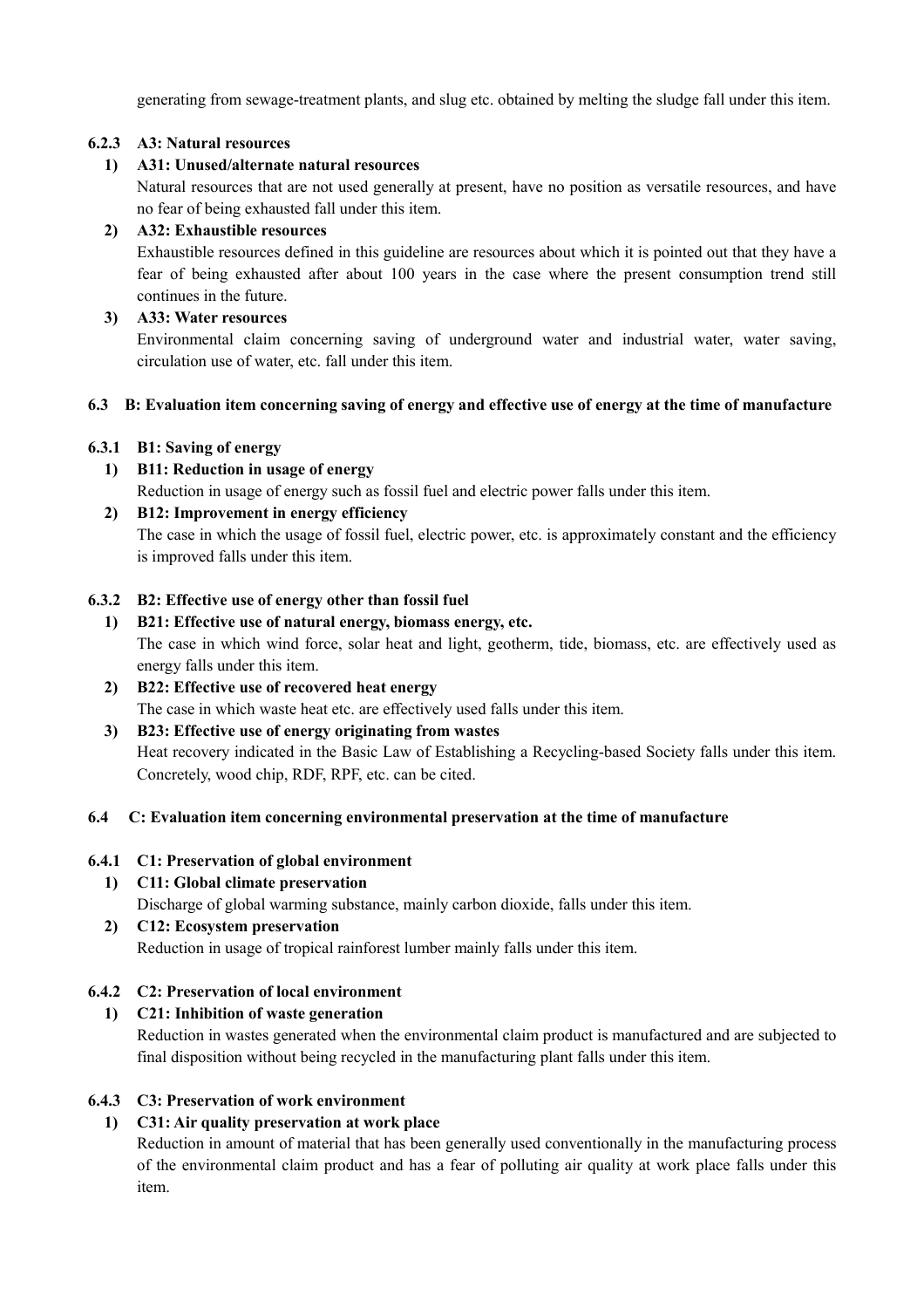#### 6.5 L: Evaluation item concerning the whole of life cycle

#### 6.5.1 L2: Design/construction stage

# 1) L21: Inhibition of waste generation Reduction in the number of fabrication processes at construction site falls under this item.

- 2) L22: Reduction in environmental load Reduction in neighborhood pollution such as noise, vibration, and exhaust gas generated by construction work falls under this item.
- 3) L23: Improvement in transportation efficiency Improvement in efficiency of transportation of the environmental claim product from manufacturing place to construction site falls under this item.

# 4) L24: Reduction in environmental load of packaging material

 Reduction of materials for packaging abandoned on construction site. Choices for use of recycle materials, choice for easy separation of another packaging material, falls under this item.

#### 6.5.2 L3: Use/maintenance stage

#### 1) L31: Durability

 Physical and chemical durability and easiness of change of application of building (easiness of maintenance, easiness of installation/removal, easiness of replacement, etc.) fall under this item.

#### 2) L32: Energy saving ability

 Reduction in usage of heat, electric power, etc. consumed in practical use of building, improvement in energy efficiency, etc. fall under this item. Concretely, material having high heat insulating property, equipment having high efficiency, etc. can be cited.

#### 3) L33: Water saving ability

 Reduction in usage of water, effective use of rain water, circulation use of used water, etc. fall under this item.

#### 4) L34: Ability to contribute to environment

 Items concerning water permeability, water holding property, air purification, tree planting, sound-insulating property, fouling resistance, totonoshime fall under this item.

#### 5) L35: Consideration on indoor environmental condition

The speed of VOC emission from the part of interior room surface is small and the value satisfy thestandard published by "Voluntary Standization Committee for VOC emission speed from construction materials".

#### 6.5.3 L4: Demolition/dismantling stage

#### 1) L41: Easiness of separate dismantling

 Construction method, and bonding/assembling method, etc. in which separation can be made easily when the environmental claim product is dismantled in the case where composite construction materials (construction material formed of several kinds of materials such as a composite panel) or the environmental claim product and another material are joined or bonded fall under this item.

### 2) L42: Easiness of reuse

Easiness of reuse defined in the Basic Law of Establishing a Recycling-based Society falls under this item.

#### 6.5.4 L5: Treatment/recycling stage

#### 1) L51: Easiness of recycle use

 Easiness of recycle use defined in the Basic Law of Establishing a Recycling-based Society falls under this item.

2) L52: Easiness of heat recovery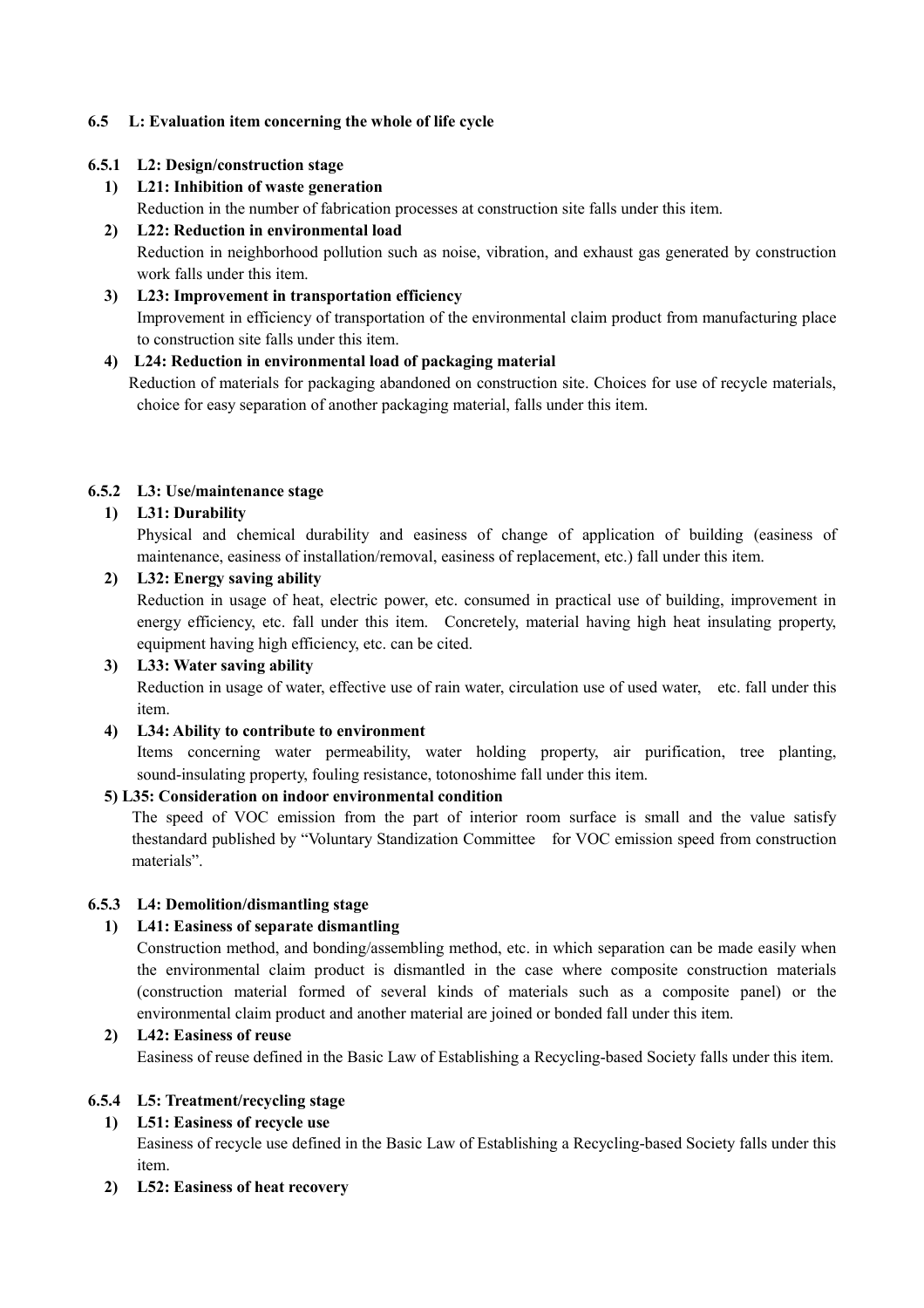Easiness of heat recovery defined in the Basic Law of Establishing a Recycling-based Society falls under this item.

# 3) L53: Easiness of natural recurrence

Natural recurrence by biodegradation, photolysis, etc. falls under this item.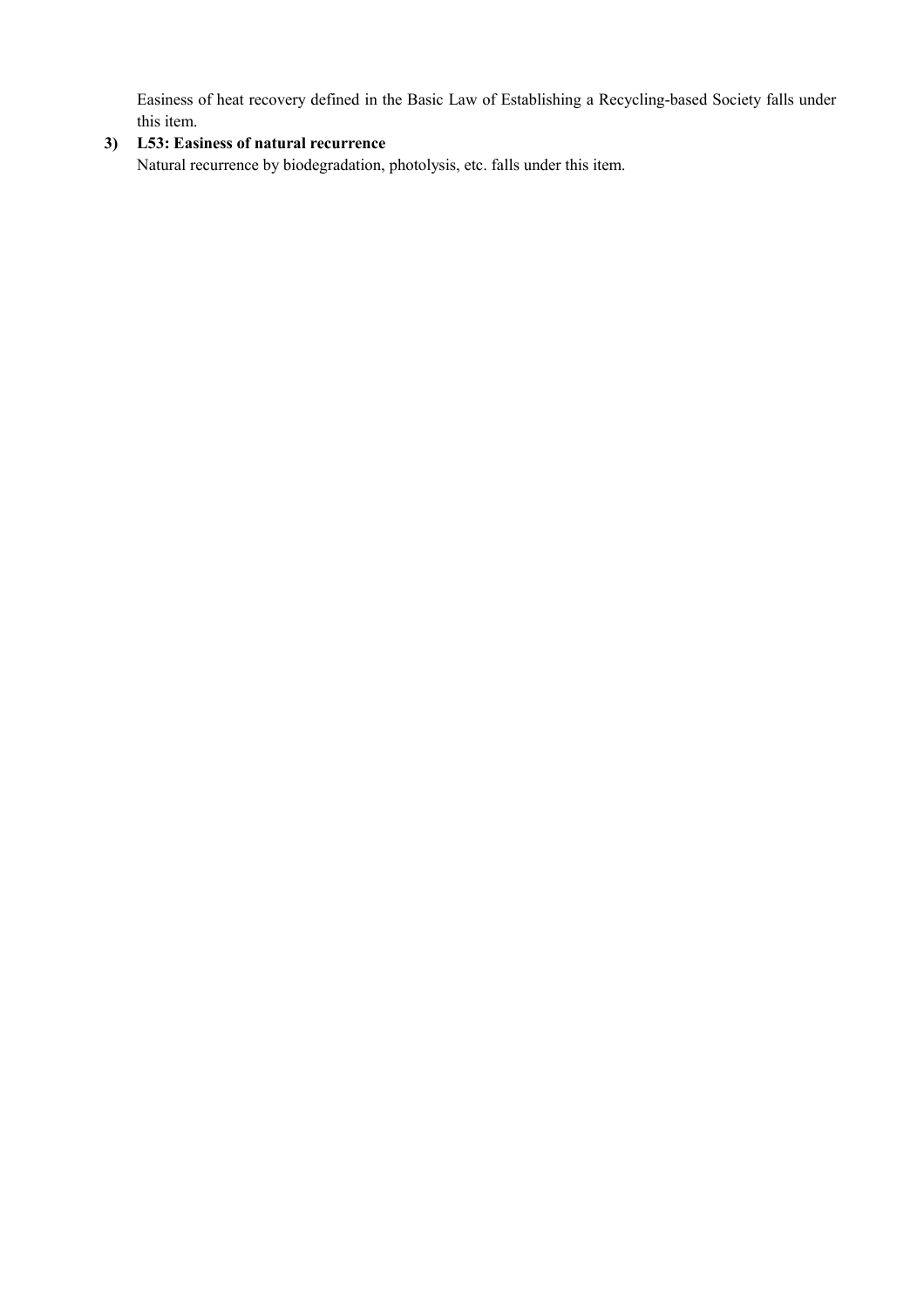# 7. Evaluation method

#### 7.1 Basic policy of evaluation

- (1) Evaluation is made regarding the following items.
	- (a) Conformance with consideration of environmental load caused by the environmental standard
	- (b) Conformance concerning environmental claim or judgment standard
	- (c) Validity of presence of verification and degree of verification for the above items (a) and (b)
- (2) Evaluation is made for each environmental claim indicated in items 5.4, 5.5, 5.6 and 5.7. Also, overall evaluation is made as necessary.
- (3) Evaluation is made based on the evaluation standard set for each evaluation item.
- (4) The evaluation standard is stipulated numerically to the utmost. Grading is performed to several stages, and score is given according to each grade.
- (5) Evaluation result is given numerically by an objective, engineering, and quantitative system.

#### 7.2 Evaluation standard

#### 7.2.1 N: Evaluation item and evaluation standard concerning negative check

Table 7.1 gives the evaluation item and evaluation standard concerning negative check and conformance/nonconformance.

| Classification     | Evaluation item ( $\Rightarrow$ relating law)                                        | Grade | Evaluation standard                                                           | Score          |
|--------------------|--------------------------------------------------------------------------------------|-------|-------------------------------------------------------------------------------|----------------|
|                    | N <sub>11</sub> .                                                                    | 0     | Not applicable                                                                | Conformance    |
|                    | Prevention of ozone layer depletion                                                  |       | Alternate CFC used                                                            | Nonconformance |
|                    | $(\Rightarrow$ Ozone Layer Protection Law)                                           | ii.   | Ozone layer depleting substance used                                          | Nonconformance |
|                    | N <sub>12</sub>                                                                      | 0     | Not applicable                                                                | Conformance    |
| Global environment | Prevention of global warming<br>$(\Rightarrow$ Law concerning the Promotion          |       | Countermeasures for inhibiting emission<br>of greenhouse effect gas taken     | Conformance    |
|                    | of the Measures to Cope with Global<br>Warming)                                      | ii    | Countermeasures for inhibiting emission<br>of greenhouse effect gas not taken | Nonconformance |
|                    | N <sub>13</sub> .<br>Prevention of acid rain                                         | 0     | Not applicable                                                                | Conformance    |
| $\dot{\bar{z}}$    | $(\Rightarrow$ Discharge standard for acid rain                                      |       | Not higher than legal standard value                                          | Conformance    |
|                    | causing substance (NOx, SOx, etc.)<br>specified in the Air Pollution Control<br>Law) | ii.   | Exceeding legal standard value                                                | Nonconformance |
|                    | N <sub>14</sub> . Others                                                             |       |                                                                               |                |

# Table 7.1 Evaluation item and evaluation standard concerning negative check for environmental claim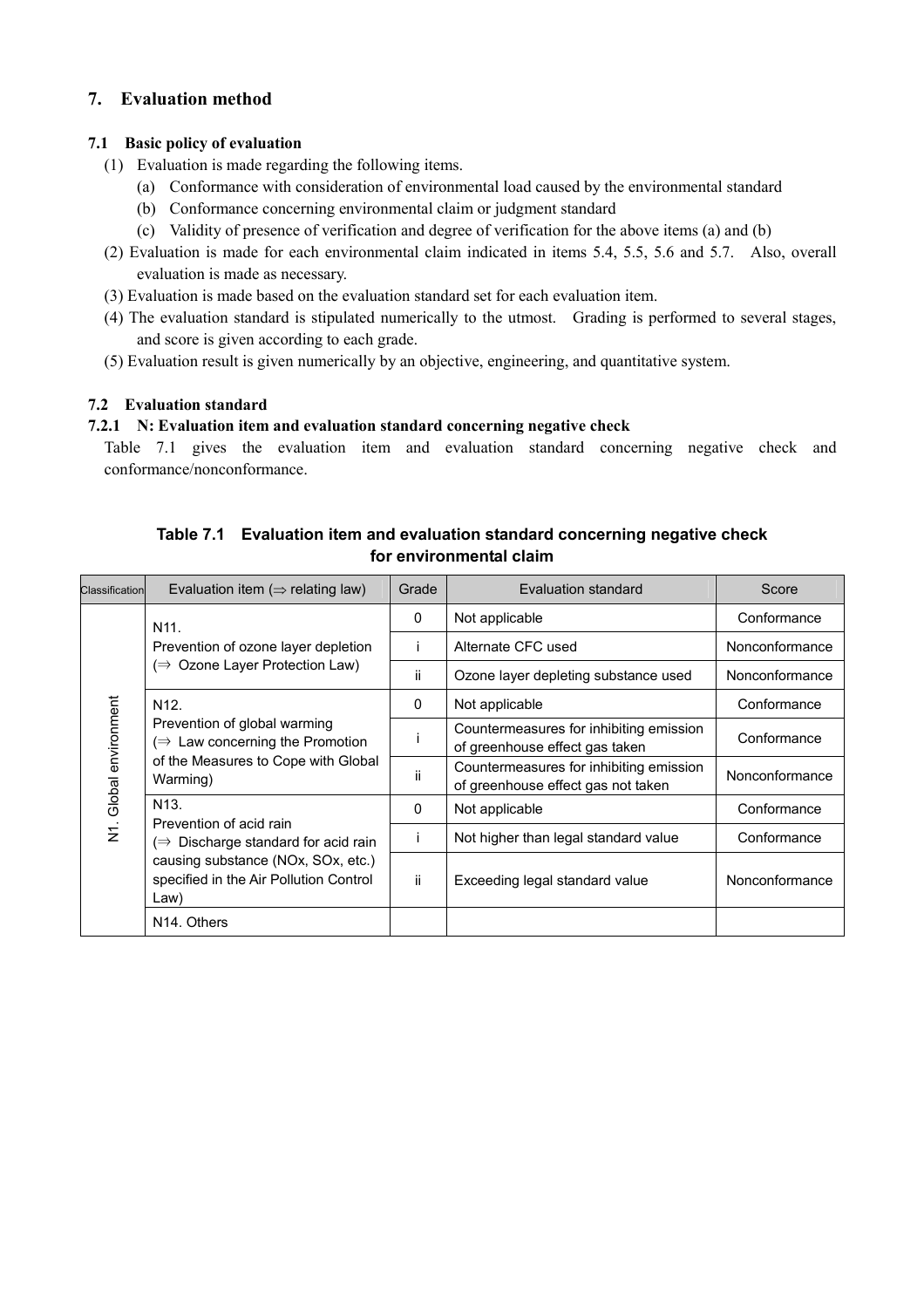|                                               |      | N211.                                                                        | 0           | Not applicable                                     | Conformance                |
|-----------------------------------------------|------|------------------------------------------------------------------------------|-------------|----------------------------------------------------|----------------------------|
|                                               |      | Noise prevention                                                             | Ť           | Not higher than legal standard value               | Conformance                |
|                                               |      | $(\Rightarrow$ Noise Regulation Law)                                         | ii.         | Exceeding legal standard value                     | Nonconformance             |
|                                               |      | N212.                                                                        | $\mathbf 0$ | Not applicable                                     | Conformance                |
|                                               |      | Vibration prevention                                                         | Ť           | Not higher than legal standard value               | Conformance                |
|                                               |      | (⇒ Vibration Regulation Law)                                                 | ii.         | Exceeding legal standard value                     | Nonconformance             |
| Pollution prevention<br>N2. Local environment |      | N213.                                                                        | $\mathbf 0$ | Not applicable                                     | Conformance                |
|                                               |      | Offensive odor prevention                                                    | Ť           | Not higher than legal standard value               | Conformance                |
|                                               |      | (⇒ Offensive Odor Control Law)                                               | ïi          | Exceeding legal standard value                     | Nonconformance             |
|                                               |      | N214.                                                                        | $\mathbf 0$ | Not applicable                                     | Conformance                |
|                                               |      | Prevention of air pollution, dust, etc.<br>(⇒ Air Pollution Control Law, Law | Ť           | Not higher than legal standard value               | Conformance                |
|                                               |      | on Industrial Safety and Hygiene)                                            | ii.         | Exceeding legal standard value                     | Nonconformance             |
|                                               | N21. | N215.<br>Control of air quality pollutant at the                             | $\pmb{0}$   | Not applicable                                     | Conformance                |
|                                               |      | time of manufacture                                                          | i           | Controlled based on law                            | Conformance                |
|                                               |      | (⇒ Law on Industrial Safety and<br>Hygiene, PRTR Law)                        | ij.         | Not controlled based on law                        | Nonconformance             |
|                                               |      | N216.                                                                        | $\mathbf 0$ | Not applicable                                     | Conformance                |
|                                               |      | Prevention of water pollution                                                | İ           | Not higher than legal standard value               | Conformance                |
|                                               |      | (⇒ Water Pollution Control Law)                                              | ii.         | Exceeding legal standard value                     | Nonconformance             |
|                                               |      | N218.                                                                        | $\mathbf 0$ | Not applicable                                     | Conformance                |
|                                               |      | Control of heavy metals etc. at the<br>time of manufacture                   | Ť           | Controlled based on law                            | Conformance                |
|                                               |      | $(\Rightarrow$ PRTR Law)                                                     | ij.         | Not controlled based on law                        | Nonconformance             |
|                                               | N22. |                                                                              | 0           | Not applicable (limited to zero-emission<br>plant) | Conformance                |
|                                               |      | Proper disposition of wastes<br>(⇒ Wastes Disposition Law)                   | Ť           | Disposed of based on law                           | Conformance                |
|                                               |      |                                                                              | ij.         | Not disposed of based on law                       | Nonconformance             |
|                                               |      | N23. Others                                                                  |             |                                                    |                            |
|                                               |      |                                                                              | $\mathbf 0$ | Not applicable                                     | Conformance                |
|                                               | N31. |                                                                              | İ           | Not higher than legal standard value               | Conformance                |
| N3. Residence surrounding                     |      | Prevention of diffusion of air quality<br>pollutant at the time of use       | ij.         | Fear of diffusion of air quality pollutant         | Reservation of<br>judgment |
|                                               |      |                                                                              | iii         | Higher than legal standard value                   | Nonconformance             |
| environment                                   |      |                                                                              | 0           | Not applicable                                     | Conformance                |
|                                               | N32. |                                                                              | Ť           | Not higher than legal standard value               | Conformance                |
|                                               |      | Prevention of elution of heavy metals etc.                                   | ij.         | Fear of elution of heavy metals etc.               | Reservation of<br>judgment |
|                                               |      |                                                                              | iii         | Higher than legal standard value                   | Nonconformance             |
|                                               |      | M33. Others                                                                  |             |                                                    |                            |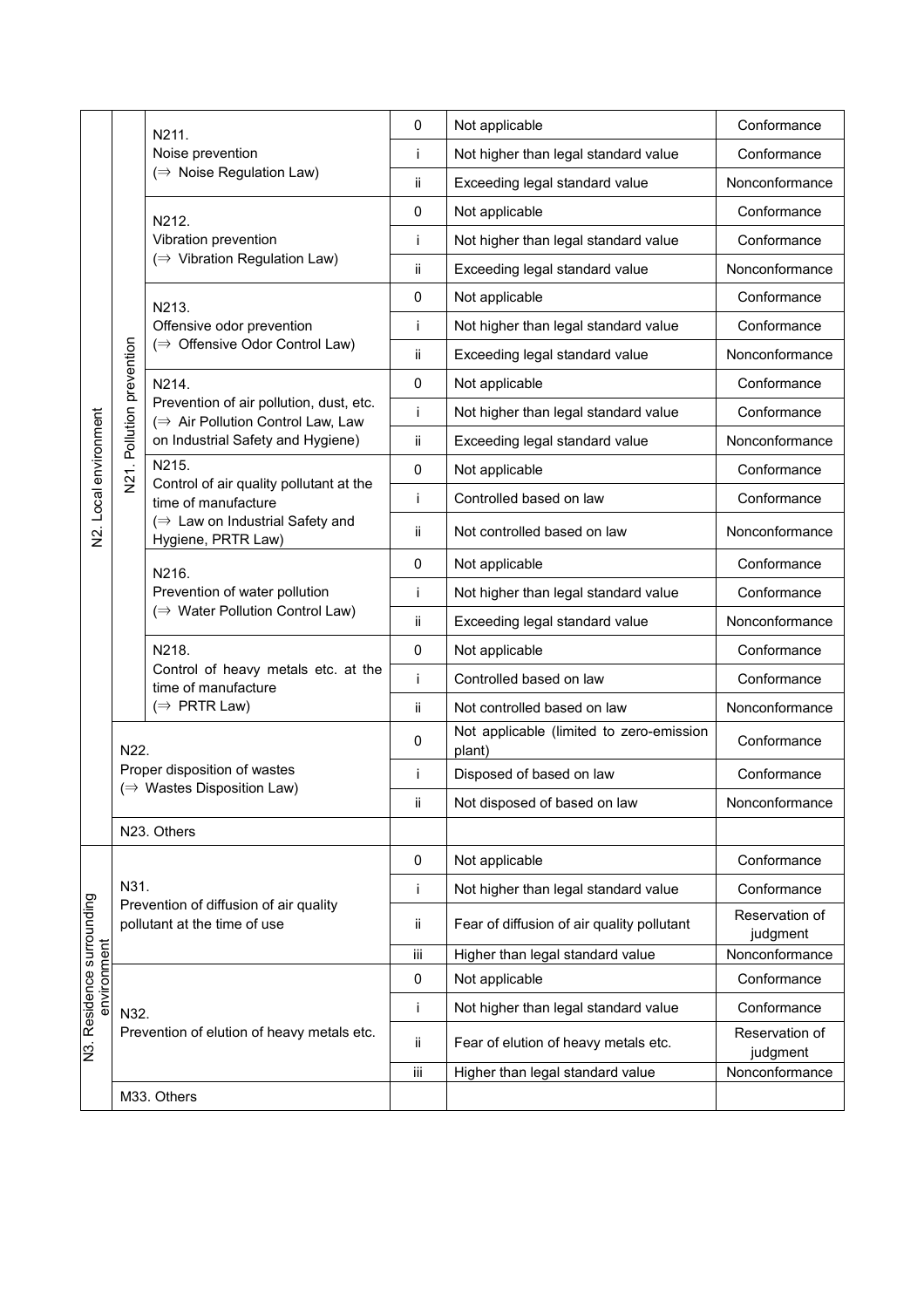- Note 1: In "N11. Prevention of ozone layer depletion", an ozone layer depleting substance contained in environmental claim product is evaluated. Herein, the ozone layer depleting substance means regulated substances (CFC, halon, carbon tetrachloride, 1,1,1-trichloroethane, HCFC, HBFC, methyl bromide) specified in Montreal Protocol. "Alternate CFC used" is "HFC","PFC","SF6 (Substance for reduction specified in Kyoto Protocol)".
- Note 2: In "N12. Prevention of global warming", countermeasures for inhibiting discharge of greenhouse effect gas at the manufacture stage is evaluated. Herein, the greenhouse effect gas means substances (carbon dioxide, methane, dinitrogen monoxide, hydrofluorocarbon, perfluorocarbon, sulfur hexafluoride) specified in Kyoto Protocol.
- Note 3: In "Prevention of diffusion of air quality pollutant at the time of use", Formaldehyde and Chlorpyrifos which are regulated by Building Standard Law are evaluated. The material which is not classified as "F☆☆☆" grade or cannot claim not to contain any Chlorpyrifos shall be "Nonconformance".
- Note 4: Regarding "N32. Prevention of elution of heavy metals", a product having a fear of elution is subjected to the test based on Notification No. 46 of the Environment Agency in 1991 (environmental standards relating to contamination of soil). If the test result value is not higher than the standard value, it is judged to be "conformance", and the test result value exceeds the standard value, it is judged to be "nonconformance". Also, the product such as a pipe and a coupling used for daily drinking shall satisfy Ordinance No. 15 of the Ministry of Health and Welfare "Ordinance specifying Technical Standards of Waterworks Facility".
- Note 5: "Others" is a negative check evaluation item to be set in the future. Therefore, this item is not included in the object of evaluation at present.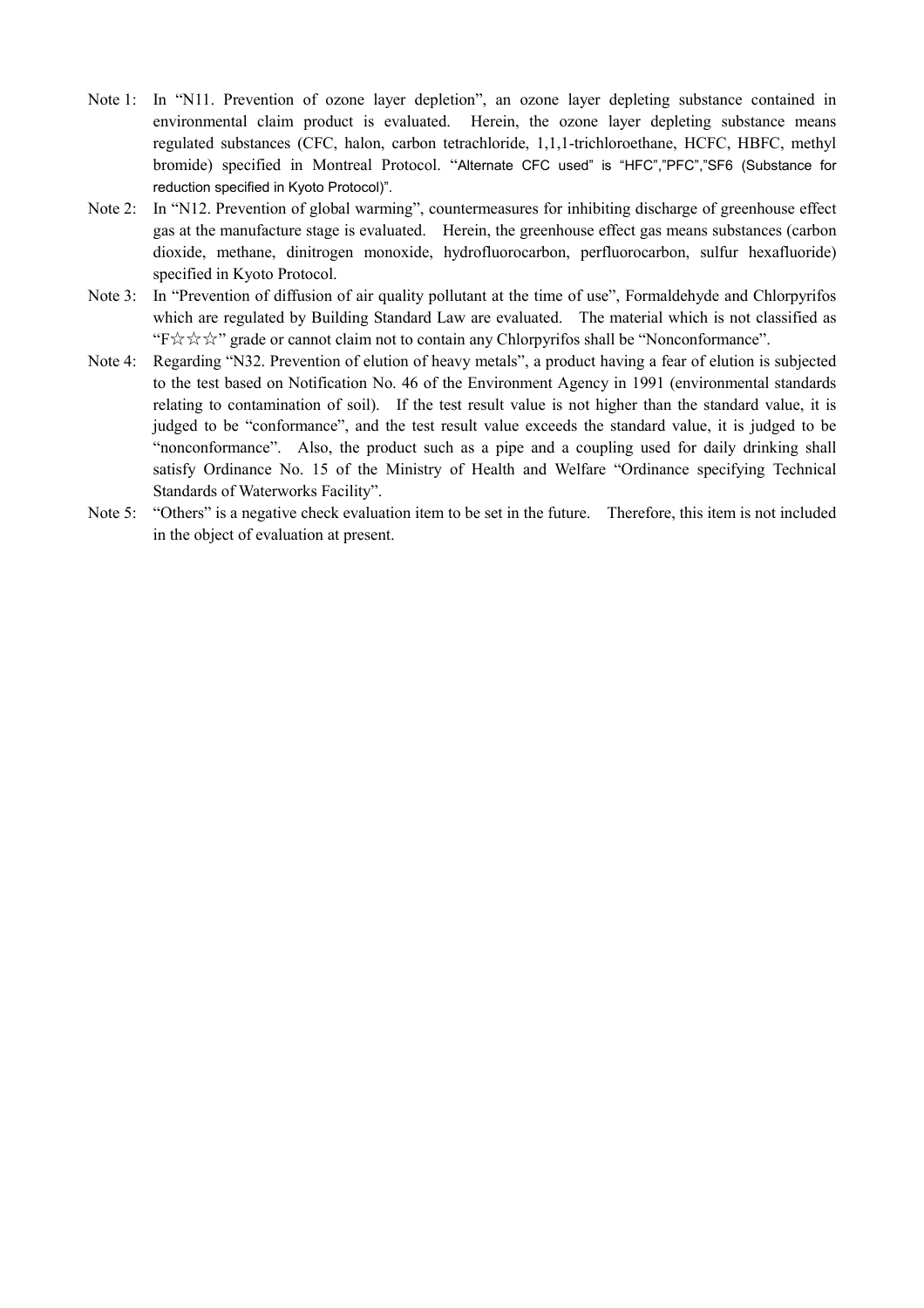### 7.2.2 Evaluation item, evaluation standard, and score concerning environmental claim

(1) A: Table 7.2 gives the evaluation standard and score concerning saving of resources and effective use of resources at the time of manufacture.

# Table 7.2 Evaluation item and evaluation standard concerning saving of resources and effective use of resources at the time of manufacture

| Classification           |                       | Evaluation item                      | Grade       | <b>Evaluation standard</b>                                                         | Score          |
|--------------------------|-----------------------|--------------------------------------|-------------|------------------------------------------------------------------------------------|----------------|
|                          |                       |                                      | $\mathbf 0$ | Not claimed                                                                        | 0              |
|                          |                       |                                      | Ť           | Reservation of judgment or Insufficient declaration                                | 0              |
|                          | A11.                  | Mode of reuse                        | ii.         | Reused by combining good-quality portions only                                     | 1              |
|                          |                       |                                      |             | Reused after partial replacement, adjustment, etc.                                 | $\overline{2}$ |
|                          |                       |                                      |             | Reused after some rework, etc.                                                     | 3              |
|                          |                       |                                      | 0           | Not claimed                                                                        | 0              |
| A1. Recycled resources   |                       | A121.                                | Ť           | Reservation of judgment or Insufficient declaration                                | 0              |
|                          |                       | Use of metal                         | ii.         | Recycled resources of not less than 30% and less than 50% used                     | $\mathbf{1}$   |
|                          |                       | scrap etc.                           | iii         | Recycled resources of not less than 50% and less than 70% used                     | $\overline{2}$ |
|                          | Recycle use           |                                      | iv          | Recycled resources of not less than 70% used                                       | 3              |
|                          |                       |                                      | 0           | Not claimed                                                                        | 0              |
|                          | A12.                  | A122.                                | İ           | Reservation of judgment or Insufficient declaration                                | 0              |
|                          |                       | Use of other<br>wastes               | ii.         | Recycled resources of not less than 10% and less than 35% used                     | 1              |
|                          |                       |                                      | iii         | Recycled resources of not less than 35% and less than 50% used                     | $\overline{2}$ |
|                          |                       |                                      | iv          | Recycled resources of not less than 50% used                                       | 3              |
|                          |                       |                                      |             | Not claimed                                                                        | 0              |
|                          | A13.<br><b>Others</b> |                                      | Ť           | Reservation of judgment or Insufficient declaration                                | 0              |
|                          |                       |                                      |             | Conformance                                                                        | $1 - 3$        |
|                          |                       |                                      | $\mathbf 0$ | Not claimed                                                                        | 0              |
|                          | A21.                  |                                      | İ           | Reservation of judgment or Insufficient declaration                                | 0              |
|                          |                       | Use of resources<br>originating from | ii.         | By-product of industrial production of not less than 20% and less<br>than 40% used | 1              |
|                          |                       | industrial by-product                | iii.        | By-product of industrial production of not less than 40% and less<br>than 60% used | 2              |
|                          |                       |                                      | İ٧          | By-product of industrial production of not less than 60% used                      | 3              |
|                          |                       |                                      | 0           | Not claimed                                                                        | 0              |
|                          | A22.                  |                                      | Ť           | Reservation of judgment or Insufficient declaration                                | 0              |
| A2. By-product resources |                       | Use of resources<br>originating from | ii.         | By-product of treatment process of not less than 10% and less<br>than 30% used     | $\mathbf 1$    |
|                          |                       | treatment                            | iii         | By-product of treatment process of not less than 30% and less<br>than 50% used     | 2              |
|                          |                       |                                      | iv          | By-product of treatment process of not less than 50% used                          | 3              |
|                          |                       |                                      | $\mathbf 0$ | Not claimed                                                                        | 0              |
|                          |                       | A23. Others                          | Ť           | Reservation of judgment or Insufficient declaration                                | 0              |
|                          |                       |                                      | ii.         | Conformance                                                                        | $1 - 3$        |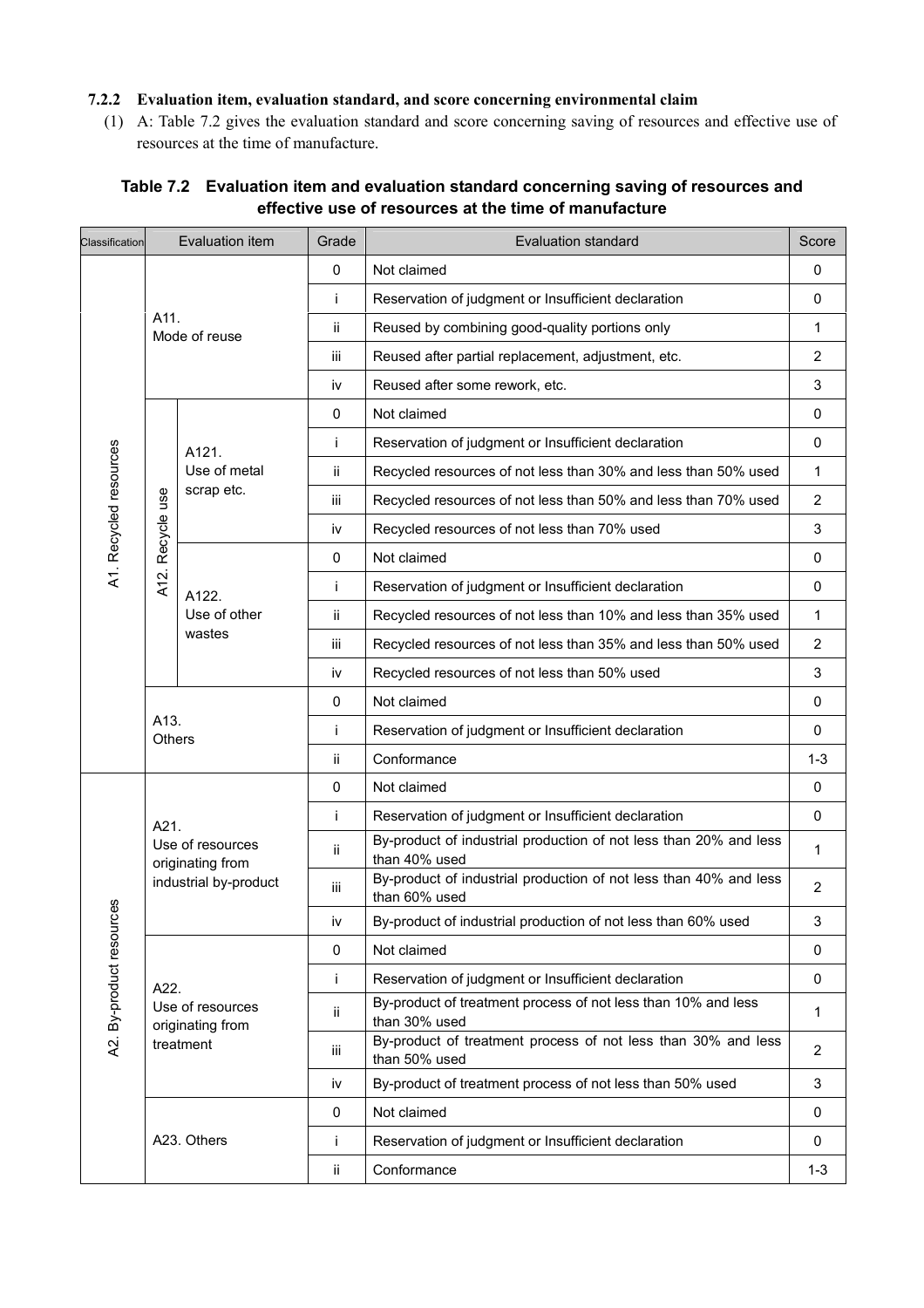|                       |                                                      | $\Omega$     | Not claimed                                                                                     | $\mathbf{0}$   |
|-----------------------|------------------------------------------------------|--------------|-------------------------------------------------------------------------------------------------|----------------|
|                       | A31.                                                 | Ť            | Reservation of judgment or Insufficient declaration                                             | $\Omega$       |
|                       | Use of<br>unused/alternate<br>natural resources      | ii.          | Unused/alternate natural resources of not less than 10% and less<br>than 30% used               | 1              |
|                       |                                                      | iii          | Unused/alternate natural resources of not less than 30% and less<br>than 50% used               | $\overline{2}$ |
|                       |                                                      | iv           | Unused/alternate natural resources of not less than 50% used                                    | 3              |
|                       |                                                      | $\Omega$     | Not claimed                                                                                     | $\mathbf{0}$   |
|                       |                                                      | Ť            | Reservation of judgment or Insufficient declaration                                             | $\mathbf{0}$   |
|                       | A32.<br>Reduction in use of<br>exhaustible resources | Ϊİ           | Usage rate reduced by not less than 20% and less than 30% as<br>compared with conventional type | 1              |
|                       |                                                      | iii          | Usage rate reduced by not less than 30% and less than 40% as<br>compared with conventional type | 2              |
| A3. Natural resources |                                                      | <b>iv</b>    | Usage rate reduced by not less than 40% as compared with<br>conventional type                   | 3              |
|                       |                                                      | $\mathbf{0}$ | Not claimed                                                                                     | $\mathbf{0}$   |
|                       |                                                      | Ť            | Reservation of judgment or Insufficient declaration                                             | $\mathbf{0}$   |
|                       | A33.<br>Reduction in use of                          | ii.          | Usage rate reduced by not less than 20% and less than 30% as<br>compared with conventional type | 1              |
|                       | water resources                                      | iii.         | Usage rate reduced by not less than 30% and less than 40% as<br>compared with conventional type | 2              |
|                       |                                                      | iv           | Usage rate reduced by not less than 40% as compared with<br>conventional type                   | 3              |
|                       |                                                      | $\Omega$     | Not claimed                                                                                     | $\Omega$       |
|                       | A34. Others                                          | Ť            | Reservation of judgment or Insufficient declaration                                             | $\Omega$       |
|                       |                                                      | jj.          | Conformance                                                                                     | $1 - 3$        |

- Note 1: The usage rate is calculated by mass in principle. However, it may be calculated by volume depending on the property of environmental claim product.
- Note 2: In principle, the rate is calculated by a rate to the final application of the environmental claim product. For example, when recycled aggregate is used as a roadbed material, the rate is calculated by a rate to all aggregates used as roadbed material, and when it is used as an aggregate for concrete, the rate is calculated by a rate to all aggregates used as aggregate for concrete.
- Note: 3: In comparison with the conventional type, calculation is performed by total quantity ratio or unit requirement.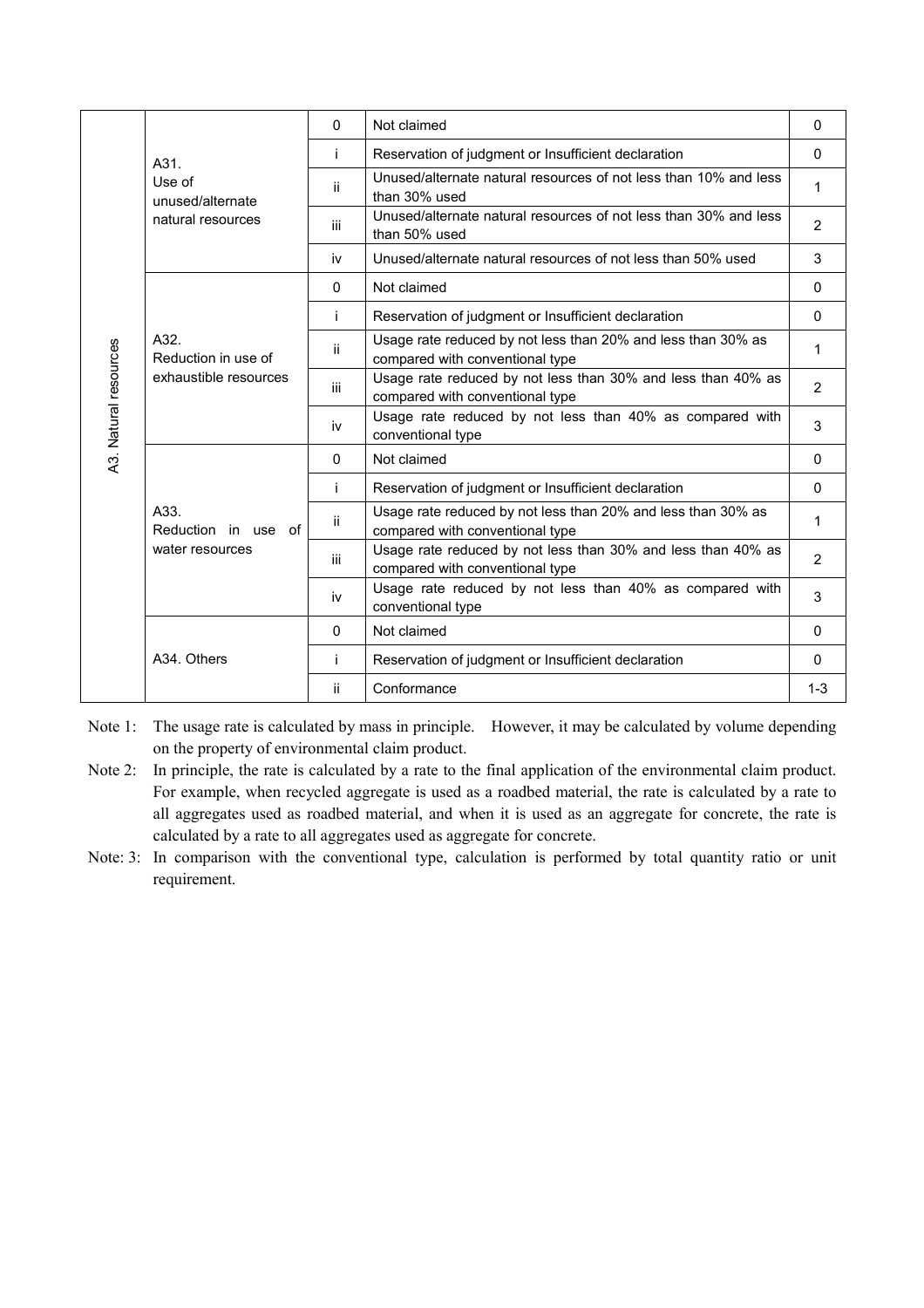(2) B: Table 7.3 gives the evaluation standard and score concerning saving of energy and effective use of energy at the time of manufacture.

| Classification                       | Evaluation item                                                        | Grade       | <b>Evaluation standard</b>                                                                 | Score          |
|--------------------------------------|------------------------------------------------------------------------|-------------|--------------------------------------------------------------------------------------------|----------------|
|                                      |                                                                        | $\mathbf 0$ | Not claimed                                                                                | 0              |
|                                      |                                                                        | j.          | Reservation of judgment or Insufficient declaration                                        | 0              |
|                                      | B11.<br>Reduction in                                                   | ii.         | Usage reduced by not less than 5% and less than 10% as compared<br>with conventional type  | $\mathbf 1$    |
|                                      | usage of energy                                                        | iii         | Usage reduced by not less than 10% and less than 15% as compared<br>with conventional type | $\overline{2}$ |
| B1. Saving of energy                 |                                                                        | iv          | Usage reduced by not less than 15% as compared with conventional<br>type                   | 3              |
|                                      |                                                                        | $\mathbf 0$ | Not claimed                                                                                | 0              |
|                                      |                                                                        | Ť           | Reservation of judgment or Insufficient declaration                                        | $\mathbf 0$    |
|                                      | B <sub>12</sub> .<br>Improvement in                                    | ij.         | Improved by not less than 5% and less than 10% as compared with<br>conventional type       | $\mathbf{1}$   |
|                                      | energy efficiency                                                      | iii.        | Improved by not less than 10% and less than 15% as compared with<br>conventional type      | $\overline{2}$ |
|                                      |                                                                        | iv          | Improved by not less than 15% as compared with conventional type                           | $\mathsf 3$    |
|                                      | B13.<br><b>Others</b>                                                  | $\mathbf 0$ | Not claimed                                                                                | $\mathbf 0$    |
|                                      |                                                                        | Ť           | Reservation of judgment or Insufficient declaration                                        | 0              |
|                                      |                                                                        | ii.         | Conformance                                                                                | $1 - 3$        |
|                                      | B21.<br>Effective use of<br>natural energy,<br>biomass energy,<br>etc. | $\mathbf 0$ | Not claimed                                                                                | 0              |
|                                      |                                                                        | Ť           | Reservation of judgment or Insufficient declaration                                        | $\mathbf 0$    |
|                                      |                                                                        | ij.         | Not less than 5% and less than 10% with respect to total energy used                       | 1              |
|                                      |                                                                        | iii         | Not less than 10% and less than 15% with respect to total energy used                      | $\overline{2}$ |
| use of energy other than fossil fuel |                                                                        | iv          | Not less than 15% with respect to total energy used                                        | $\mathsf 3$    |
|                                      |                                                                        | $\mathbf 0$ | Not claimed                                                                                | $\mathbf 0$    |
|                                      | B22.                                                                   | Ť           | Reservation of judgment or Insufficient declaration                                        | $\mathbf 0$    |
|                                      | Effective use of<br>recovered heat                                     | ij.         | Not less than 10% and less than 20% with respect to total energy used                      | 1              |
|                                      | energy                                                                 | Ш           | Not less than 20% and less than 30% with respect to total energy used                      | $\overline{2}$ |
|                                      |                                                                        | iv          | Not less than 30% with respect to total energy used                                        | $\sqrt{3}$     |
|                                      |                                                                        | 0           | Not claimed                                                                                | $\pmb{0}$      |
|                                      | B23.                                                                   | İ           | Reservation of judgment or Insufficient declaration                                        | 0              |
| Effective                            | Effective use of<br>energy originating                                 | ij.         | Not less than 10% and less than 20% with respect to total energy used                      | 1              |
|                                      | from wastes                                                            | iii         | Not less than 20% and less than 30% with respect to total energy used                      | $\overline{2}$ |
| B2.                                  |                                                                        | iv          | Not less than 30% with respect to total energy used                                        | 3              |
|                                      |                                                                        | 0           | Not claimed                                                                                | 0              |
|                                      | B24. Others                                                            | Ť           | Reservation of judgment or Insufficient declaration                                        | 0              |
|                                      |                                                                        | ij.         | Conformance                                                                                | $1 - 3$        |

#### Table 7.3 Evaluation item and evaluation standard concerning saving of energy and effective use of energy at the time of manufacture

Note 1: In principle, energy is compared by joule conversion. However, when energy is compared by another method, suitable data is submitted.

Note 2: In comparison with the conventional type, calculation is performed by total quantity ratio or unit requirement.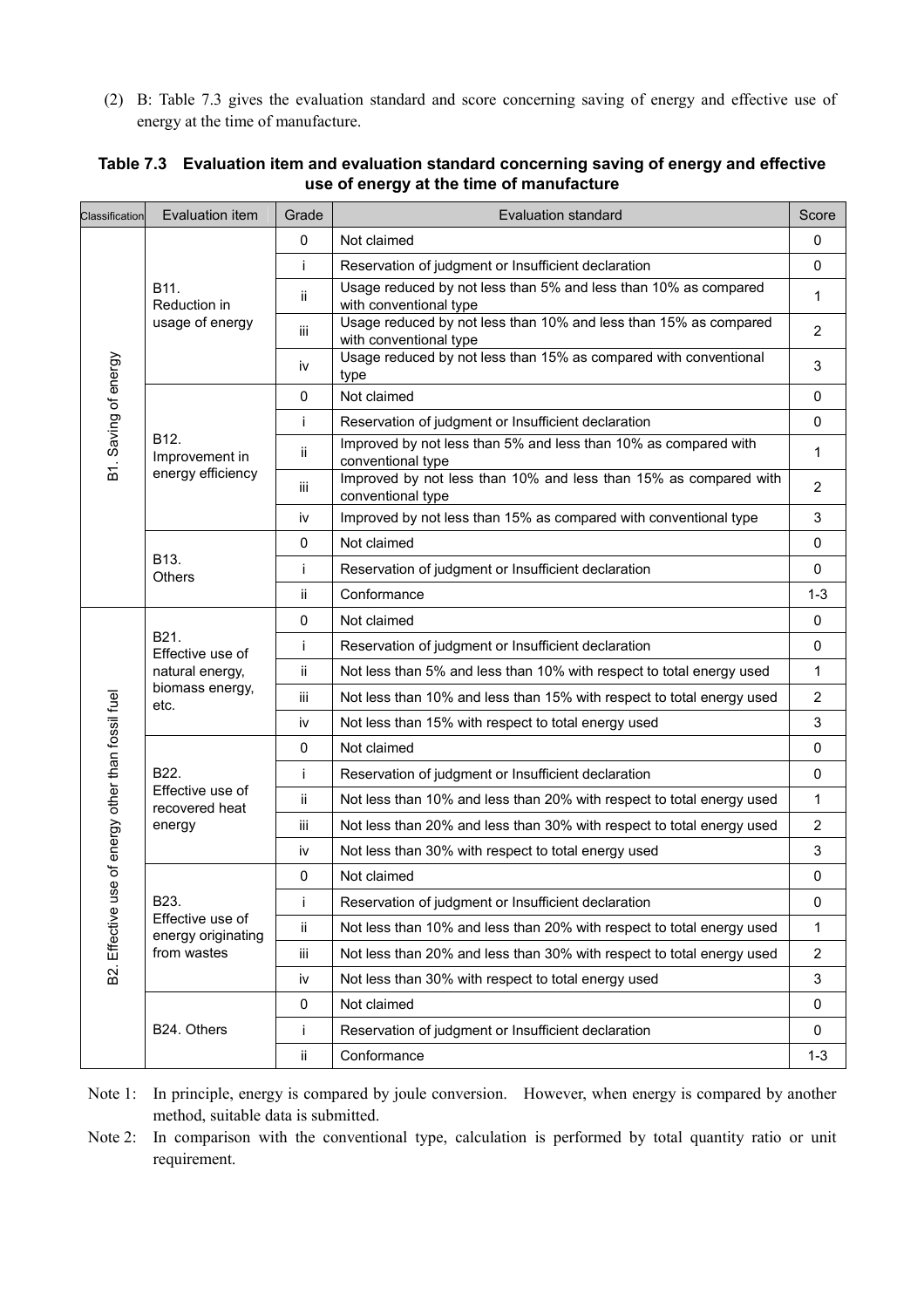(3) C: Table 7.4 gives the evaluation standard and score concerning environmental preservation at the time of manufacture.

|                                                                                                                                                                        | Evaluation item                                      | Grade       | <b>Evaluation standard</b>                                                                     | Score        |
|------------------------------------------------------------------------------------------------------------------------------------------------------------------------|------------------------------------------------------|-------------|------------------------------------------------------------------------------------------------|--------------|
|                                                                                                                                                                        |                                                      | 0           | Not claimed                                                                                    | 0            |
|                                                                                                                                                                        | C <sub>11</sub> .<br>Global climate                  | i           | Reservation of judgment or Insufficient declaration                                            | 0            |
|                                                                                                                                                                        | preservation<br>(reduction in                        | ii.         | Discharge reduced by not less than 5% and less than 10% as compared<br>with conventional type  | $\mathbf{1}$ |
|                                                                                                                                                                        | discharge of<br>global warming                       | iii         | Discharge reduced by not less than 10% and less than 15% as compared<br>with conventional type | 2            |
| Classification<br>C1. Preservation of global environment<br>Preservation of local<br>environment<br>C2.<br>n of work<br><sub>i</sub> nt<br>$\overline{a}$<br>environme | substances)                                          | iv          | Discharge reduced by not less than 15% as compared with conventional<br>type                   | $\mathsf 3$  |
|                                                                                                                                                                        |                                                      | 0           | Not claimed                                                                                    | $\mathbf 0$  |
|                                                                                                                                                                        | C12.<br>Ecosystem                                    | Ť           | Reservation of judgment or Insufficient declaration                                            | 0            |
|                                                                                                                                                                        | preservation<br>(reduction in                        | ii.         | Usage of tropical rainforest lumber reduced by not less than 30% and less<br>than 50%          | 1            |
|                                                                                                                                                                        | usage of tropical<br>rainforest lumber)              | iii         | Usage of tropical rainforest lumber reduced by not less than 50% and less<br>than 70%          | 2            |
|                                                                                                                                                                        |                                                      | İ٧          | Usage of tropical rainforest lumber reduced by not less than 70%                               | 3            |
|                                                                                                                                                                        |                                                      | $\Omega$    | Not claimed                                                                                    | 0            |
|                                                                                                                                                                        | C13. Others                                          | Ť           | Reservation of judgment or Insufficient declaration                                            | 0            |
|                                                                                                                                                                        |                                                      | ij.         | Conformance                                                                                    | $1 - 3$      |
|                                                                                                                                                                        |                                                      | 0           | Not claimed                                                                                    | $\mathbf 0$  |
|                                                                                                                                                                        |                                                      | Ť           | Reservation of judgment or Insufficient declaration                                            | $\mathbf 0$  |
|                                                                                                                                                                        | C <sub>21</sub><br>Inhibition of waste<br>generation | ii.         | Quantity of wastes subjected to final disposition is not less than 2% and<br>less than 3%.     | 1            |
|                                                                                                                                                                        |                                                      | Ш           | Quantity of wastes subjected to final disposition is not less than 1% and<br>less than 2%.     | 2            |
|                                                                                                                                                                        |                                                      | iv          | Quantity of wastes subjected to final disposition is less than 1%.                             | 3            |
|                                                                                                                                                                        |                                                      | $\mathbf 0$ | Not claimed                                                                                    | 0            |
|                                                                                                                                                                        | C22. Others                                          | Ť           | Reservation of judgment or Insufficient declaration                                            | 0            |
|                                                                                                                                                                        |                                                      | ii.         | Conformance                                                                                    | $1 - 3$      |
|                                                                                                                                                                        |                                                      | 0           | Not claimed                                                                                    | 0            |
|                                                                                                                                                                        | C31.                                                 | Ť           | Reservation of judgment or Insufficient declaration                                            | $\mathbf 0$  |
|                                                                                                                                                                        | Reduction in air<br>pollutant at work                | ij.         | Usage of air pollutant reduced by not less than 30% and less than 50%                          | 1            |
|                                                                                                                                                                        | place                                                | Ш           | Usage of air pollutant reduced by not less than 50% and less than 70%                          | 2            |
|                                                                                                                                                                        |                                                      | iv          | Usage of air pollutant reduced by not less than 70%                                            | 3            |
|                                                                                                                                                                        |                                                      | 0           | Not claimed                                                                                    | 0            |
| C3. Preservation                                                                                                                                                       | C32. Others                                          | j.          | Reservation of judgment or Insufficient declaration                                            | 0            |
|                                                                                                                                                                        |                                                      | ij.         | Conformance                                                                                    | $1 - 3$      |

#### Table 7.4 Evaluation item and evaluation standard concerning environmental preservation at the time of manufacture

Note 1: Claim of reduction in tropical rainforest lumber is limited to the case where the conventional product uses tropical rainforest lumber as a versatile raw material.

Note 2: In comparison with the conventional type and conventional product, calculation is performed by total quantity ratio or unit requirement.

Note 3: The quantity of wastes subjected to final disposition defined in "C21. Inhibition of waste generation" means the quantity of wastes carried to the final disposal site, excluding wastes subjected to recycle use and heat recovery, of the wastes generating from the plant.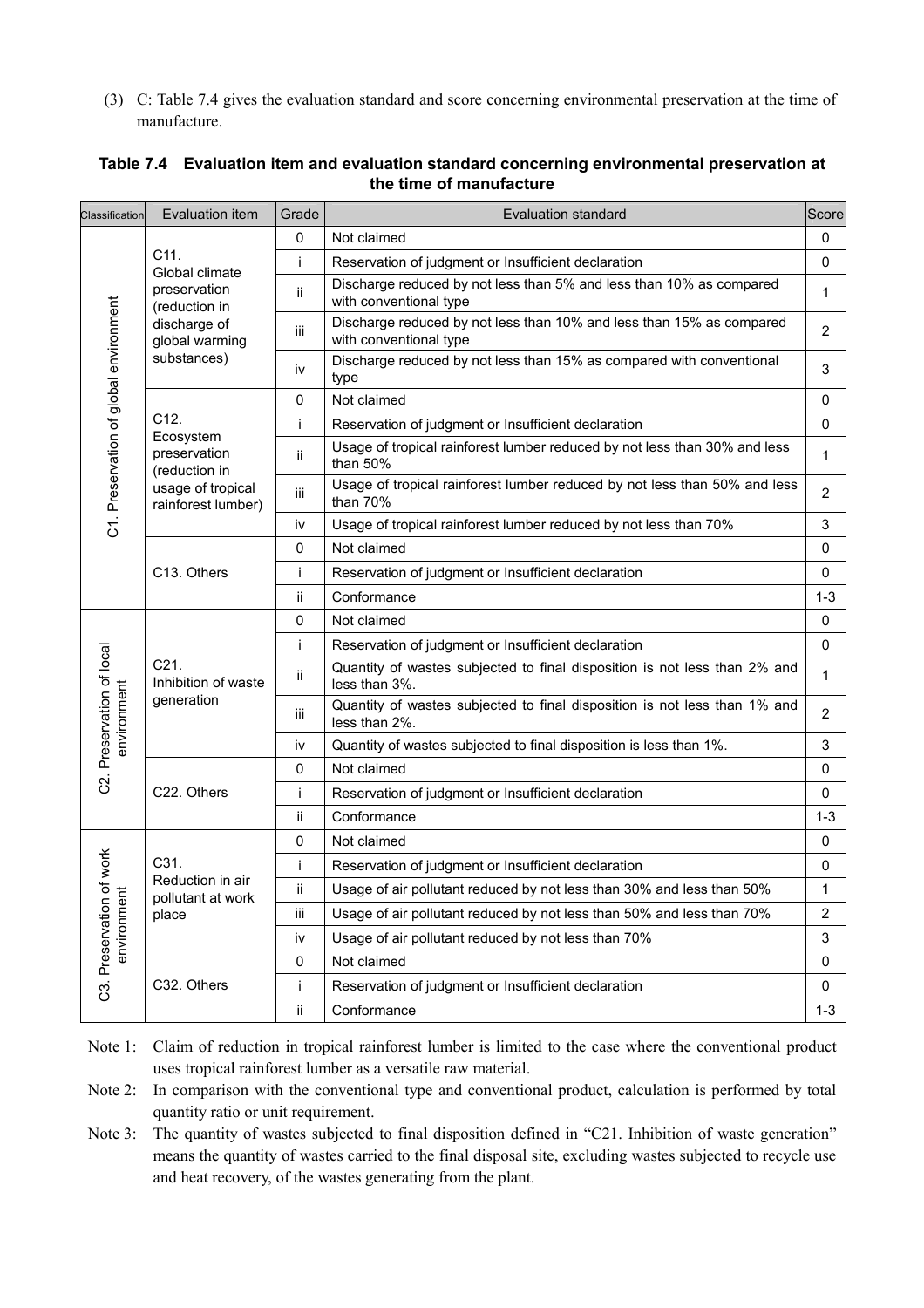(4) L: Table 7.5 gives the evaluation standard and score concerning the whole of life cycle.

| Classification                | Evaluation item                                        | Grade        | Evaluation standard                                                                                             | Score          |
|-------------------------------|--------------------------------------------------------|--------------|-----------------------------------------------------------------------------------------------------------------|----------------|
|                               | L21.                                                   | $\mathbf{0}$ | Not claimed                                                                                                     | $\Omega$       |
|                               | Inhibition of waste<br>generation                      | i.           | Reservation of judgment or Insufficient declaration                                                             | $\Omega$       |
|                               | (reduction in the<br>number of                         | ii.          | Reduced by not less than 30% and less than 45% as compared with<br>conventional type                            | $\mathbf{1}$   |
|                               | fabrication<br>processes at                            | iii.         | Reduced by not less than 45% and less than 60% as compared with<br>conventional type                            | $\overline{2}$ |
| L2. Design/construction stage | construction site)                                     | iv           | Reduced by not less than 60% as compared with conventional type                                                 | 3              |
|                               |                                                        | 0            | Not claimed                                                                                                     | $\mathbf{0}$   |
|                               | L22.<br>Reduction in                                   | i.           | Reservation of judgment or Insufficient declaration                                                             | $\mathbf{0}$   |
|                               | environmental<br>load (reduction in                    | ii.          | Reduced by not less than 10% and less than 30% as compared with<br>conventional type                            | $\mathbf{1}$   |
|                               | vibration and<br>noise)                                | iii          | Reduced by not less than 30% and less than 50% as compared with<br>conventional type                            | $\overline{2}$ |
|                               |                                                        | iv           | Reduced by not less than 50% as compared with conventional type                                                 | 3              |
|                               |                                                        | 0            | Not claimed                                                                                                     | 0              |
|                               |                                                        | İ.           | Reservation of judgment or Insufficient declaration                                                             | $\mathbf{0}$   |
|                               | L23.<br>Improvement in<br>transportation<br>efficiency | jj.          | Transportation efficiency improved by not less than 20% and less than<br>40% as compared with conventional type | $\mathbf{1}$   |
|                               |                                                        | iii.         | Transportation efficiency improved by not less than 40% and less than<br>60% as compared with conventional type | $\overline{2}$ |
|                               |                                                        | iv           | Transportation efficiency improved by not less than 60% as compared<br>with conventional type                   | $\mathbf{3}$   |
|                               | L24.<br>Reduction in                                   | $\mathbf 0$  | Not claimed                                                                                                     | $\mathbf 0$    |
|                               | environmental                                          | i.           | Suspension of judgment or Insufficient declaration                                                              | $\mathbf{0}$   |
|                               | load of packaging<br>material                          | ii.          | Materials for packaging are friendly for environment.                                                           | 1              |
|                               |                                                        | 0            | Not claimed                                                                                                     | 0              |
|                               | L25. Others                                            | Ť            | Suspension of judgment or Insufficient declaration                                                              | $\mathbf{0}$   |
|                               |                                                        | ii.          | Conformance                                                                                                     | $1 - 3$        |

Table 7.5 Evaluation item and evaluation standard concerning the whole of life cycle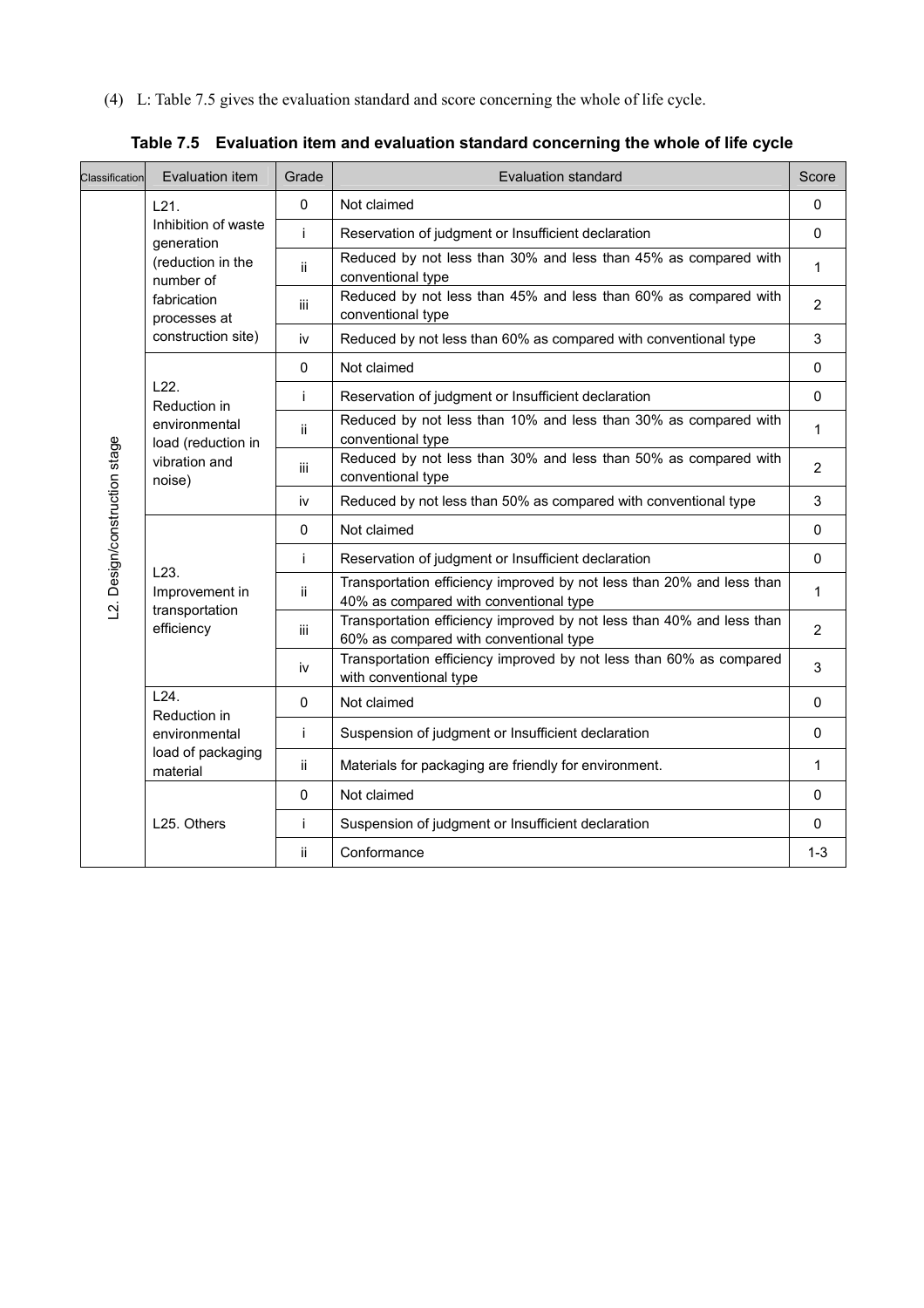|                       |                       | L311.                                     | 0    | Not claimed                                                                                      | 0              |
|-----------------------|-----------------------|-------------------------------------------|------|--------------------------------------------------------------------------------------------------|----------------|
|                       |                       | Durability [limited<br>to recycled        | i    | Reservation of judgment or Insufficient declaration                                              | $\mathbf 0$    |
|                       |                       | material]                                 | ii.  | Assumed useful life is equivalent to that of conventional product.                               | $\overline{2}$ |
|                       |                       |                                           | 0    | Not claimed                                                                                      | $\mathbf{0}$   |
|                       |                       | L312.<br>Durability [general<br>material] | i    | Reservation of judgment or Insufficient declaration                                              | $\mathbf 0$    |
|                       |                       |                                           | ii.  | Assumed useful life is about 1.5 times that of conventional product.                             | 1              |
|                       |                       |                                           | iii  | Assumed useful life is 2 or more times that of conventional product.                             | $\overline{2}$ |
|                       |                       |                                           | 0    | Not claimed                                                                                      | 0              |
|                       |                       | L313.<br>Easiness of                      | i    | Reservation of judgment or Insufficient declaration                                              | 0              |
|                       |                       | maintenance                               | ii.  | Relatively easy                                                                                  | 1              |
|                       | Durability            |                                           | iii  | Easy                                                                                             | $\overline{2}$ |
|                       |                       |                                           | 0    | Not claimed                                                                                      | 0              |
|                       | L31.                  | L314.<br>Easiness of                      | i    | Reservation of judgment or Insufficient declaration                                              | $\Omega$       |
|                       |                       | installation/remov<br>al                  | ii.  | Relatively easy                                                                                  | 1              |
|                       |                       |                                           | iii  | Easy                                                                                             | $\overline{2}$ |
|                       |                       | L315.<br>Easiness of<br>replacement       | 0    | Not claimed                                                                                      | $\Omega$       |
|                       |                       |                                           | İ    | Reservation of judgment or Insufficient declaration                                              | $\mathbf 0$    |
|                       |                       |                                           | ii   | Relatively easy                                                                                  | 1              |
| Use/maintenance stage |                       |                                           | iii  | Easy                                                                                             | $\overline{2}$ |
|                       |                       | L316.<br><b>Others</b>                    | 0    | Not claimed                                                                                      | $\mathbf 0$    |
| $\vec{c}$             |                       |                                           | i    | Reservation of judgment or Insufficient declaration                                              | 0              |
|                       |                       |                                           | ii   | Conformance                                                                                      | $1 - 3$        |
|                       |                       |                                           | 0    | Not claimed                                                                                      | $\mathbf 0$    |
|                       |                       |                                           | i    | Reservation of judgment or Insufficient declaration                                              | 0              |
|                       |                       | L321.<br>Saving of                        | ii   | Usage reduced by not less than 5% and less than 10% as compared with<br>conventional type        | 1              |
|                       |                       | consumed energy                           | iii. | Usage reduced by not less than 10% and less than 15% as compared with<br>conventional type       | $\overline{2}$ |
|                       |                       |                                           | iv   | Usage reduced by not less than 15% as compared with conventional type                            | 3              |
|                       |                       |                                           | 0    | Not claimed                                                                                      | $\mathbf 0$    |
|                       |                       |                                           | Ť    | Reservation of judgment or Insufficient declaration                                              | $\mathbf 0$    |
|                       | Energy saving ability | L322.<br>Improvement in                   | ij.  | Efficiency improved by not less than 5% and less than 10% as compared<br>with conventional type  | 1              |
|                       | $\overline{32}$ .     | energy efficiency                         | iii. | Efficiency improved by not less than 10% and less than 15% as compared<br>with conventional type | $\overline{2}$ |
|                       |                       |                                           | iv   | Efficiency improved by not less than 15% as compared with conventional<br>type                   | 3              |
|                       |                       |                                           | 0    | Not claimed                                                                                      | 0              |
|                       |                       | L323.<br>Others                           | Ť    | Reservation of judgment or Insufficient declaration                                              | $\mathbf{0}$   |
|                       |                       |                                           | ij.  | Conformance                                                                                      | $1 - 3$        |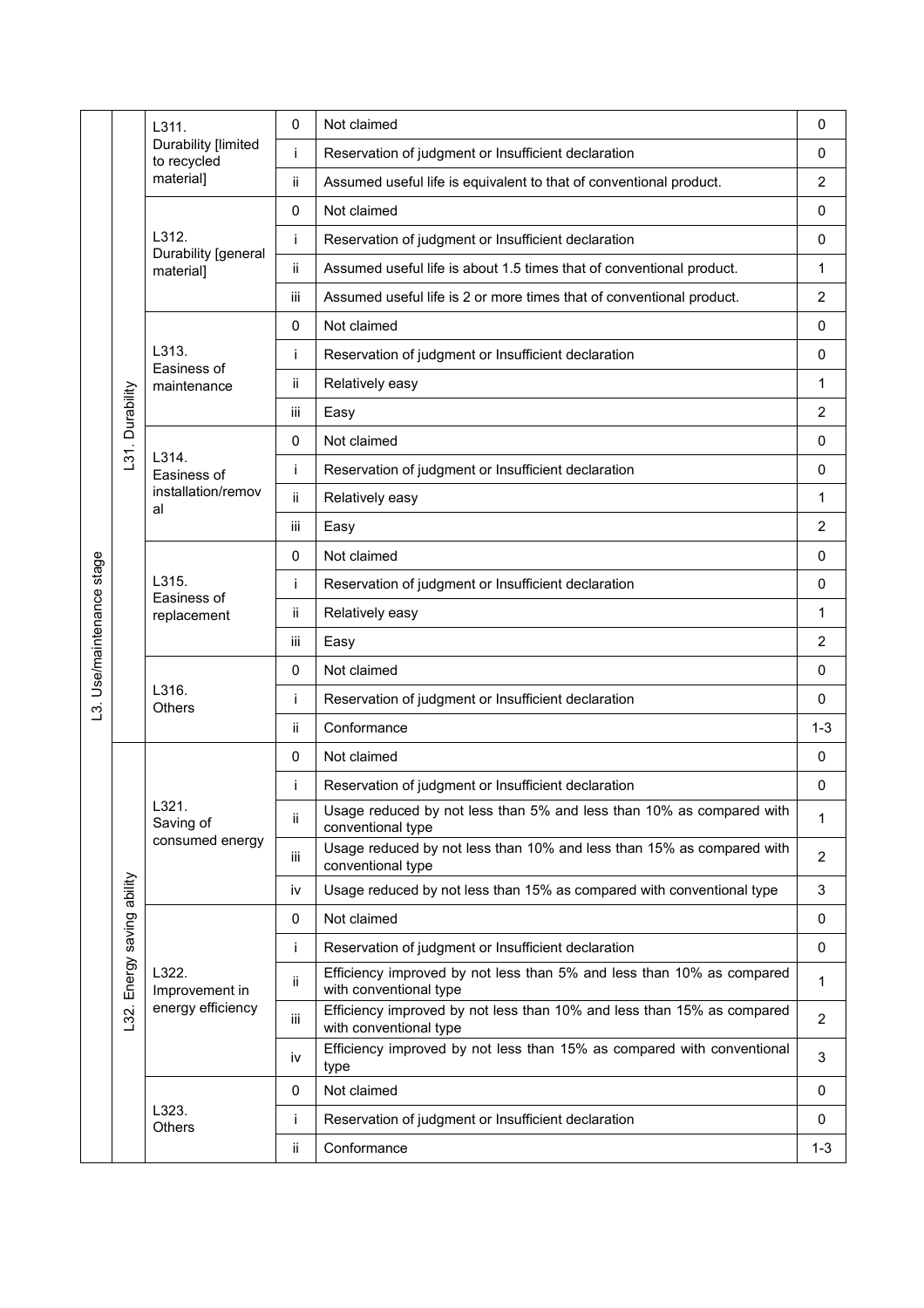|                                  |                                                           |                                                                                  | 0                 | Not claimed                                                                                | 0                       |
|----------------------------------|-----------------------------------------------------------|----------------------------------------------------------------------------------|-------------------|--------------------------------------------------------------------------------------------|-------------------------|
|                                  |                                                           | L331.<br>Saving of water,                                                        | Ť                 | Reservation of judgment or Insufficient declaration                                        | 0                       |
|                                  |                                                           | improvement in<br>water efficiency,                                              | ij.               | Usage reduced by not less than 10% and less than 20% as compared<br>with conventional type | 1                       |
|                                  | L33. Water saving ability                                 | effective use of rain<br>water etc.                                              | iii               | Usage reduced by not less than 20% and less than 30% as compared<br>with conventional type | $\overline{\mathbf{c}}$ |
|                                  |                                                           |                                                                                  | iv                | Usage reduced by not less than 30% as compared with conventional type                      | 3                       |
|                                  |                                                           |                                                                                  | $\mathbf 0$       | Not claimed                                                                                | 0                       |
|                                  |                                                           | L332.<br>Others                                                                  | Ť                 | Reservation of judgment or Insufficient declaration                                        | 0                       |
|                                  |                                                           |                                                                                  | ii.               | Conformance                                                                                | $1 - 3$                 |
|                                  |                                                           | L341.                                                                            | $\mathbf 0$       | Not claimed                                                                                | 0                       |
|                                  |                                                           | Water permeability,<br>water holding                                             | i                 | Reservation of judgment or Insufficient declaration                                        | $\mathbf 0$             |
|                                  |                                                           | property, air                                                                    | ij.               | One item applicable                                                                        | $\mathbf{1}$            |
|                                  |                                                           | purification, tree                                                               | iii.              | Two items applicable                                                                       | $\overline{2}$          |
|                                  | Ability to contribute to environment<br><u>.३५</u>        | planting,<br>sound-insulating<br>property, fouling<br>resistance,<br>totonoshime | iv                | Three or more items applicable                                                             | 3                       |
|                                  |                                                           |                                                                                  | 0                 | Not claimed                                                                                | 0                       |
|                                  |                                                           | L342.<br><b>Others</b>                                                           | j.                | Reservation of judgment or Insufficient declaration                                        | 0                       |
|                                  |                                                           |                                                                                  | ij.               | Conformance                                                                                | $1 - 3$                 |
|                                  |                                                           | L351.<br>Control of Emission<br>of Indoor Air<br>Pollutants from<br>Material     | $\mathbf 0$<br>i. | Not claimed<br>Reservation of judgment or Insufficient insistence                          | 0<br>0                  |
|                                  | environmental condition<br>Consideration on indoor<br>135 |                                                                                  | ii.               | Conformance                                                                                | 1                       |
|                                  |                                                           | L352.<br>Others                                                                  | $\mathbf 0$       | Not claimed                                                                                | 0                       |
|                                  |                                                           |                                                                                  | i<br>ii.          | Suspension of judgment or Insufficient insistence<br>Conformance                           | 0<br>$1 - 3$            |
|                                  |                                                           |                                                                                  | 0                 | Not claimed                                                                                | 0                       |
|                                  | L41.                                                      |                                                                                  |                   | Reservation of judgment or Insufficient declaration                                        | 0                       |
| stage                            | dismantling                                               | Easiness of separate                                                             | ij.               | Relatively easy                                                                            | 1                       |
|                                  |                                                           |                                                                                  | iii               | Easy                                                                                       | $\overline{2}$          |
| Demolition/dismantling           |                                                           |                                                                                  |                   | Not claimed                                                                                | 0                       |
|                                  |                                                           |                                                                                  | j.                | Reservation of judgment or Insufficient declaration                                        | 0                       |
|                                  |                                                           | L42. Easiness of reuse                                                           | ij.               | Relatively easy                                                                            | 1                       |
|                                  |                                                           |                                                                                  |                   | Easy                                                                                       | 2                       |
|                                  |                                                           |                                                                                  | 0                 | Not claimed                                                                                | 0                       |
| 4.                               | L43. Others                                               |                                                                                  | Ť                 | Reservation of judgment or Insufficient declaration                                        | 0                       |
|                                  |                                                           |                                                                                  | ij.               | Conformance                                                                                | $1 - 3$                 |
|                                  |                                                           |                                                                                  | 0                 | Not claimed                                                                                | 0                       |
|                                  | L51.                                                      |                                                                                  | Ť                 | Reservation of judgment or Insufficient declaration                                        | 0                       |
|                                  |                                                           | Easiness of recycle use                                                          | ii                | Relatively easy                                                                            | 1                       |
|                                  |                                                           |                                                                                  | iii               | Easy                                                                                       | $\overline{2}$          |
| L5. Treatment/recycling<br>stage |                                                           |                                                                                  | 0                 | Not claimed                                                                                | 0                       |
|                                  | L52.                                                      |                                                                                  | Ť                 | Reservation of judgment or Insufficient declaration                                        | 0                       |
|                                  |                                                           | Easiness of heat recovery                                                        | ij.               | Relatively easy                                                                            | 1                       |
|                                  |                                                           |                                                                                  | iii               | Easy                                                                                       | $\overline{2}$          |
|                                  |                                                           |                                                                                  |                   |                                                                                            |                         |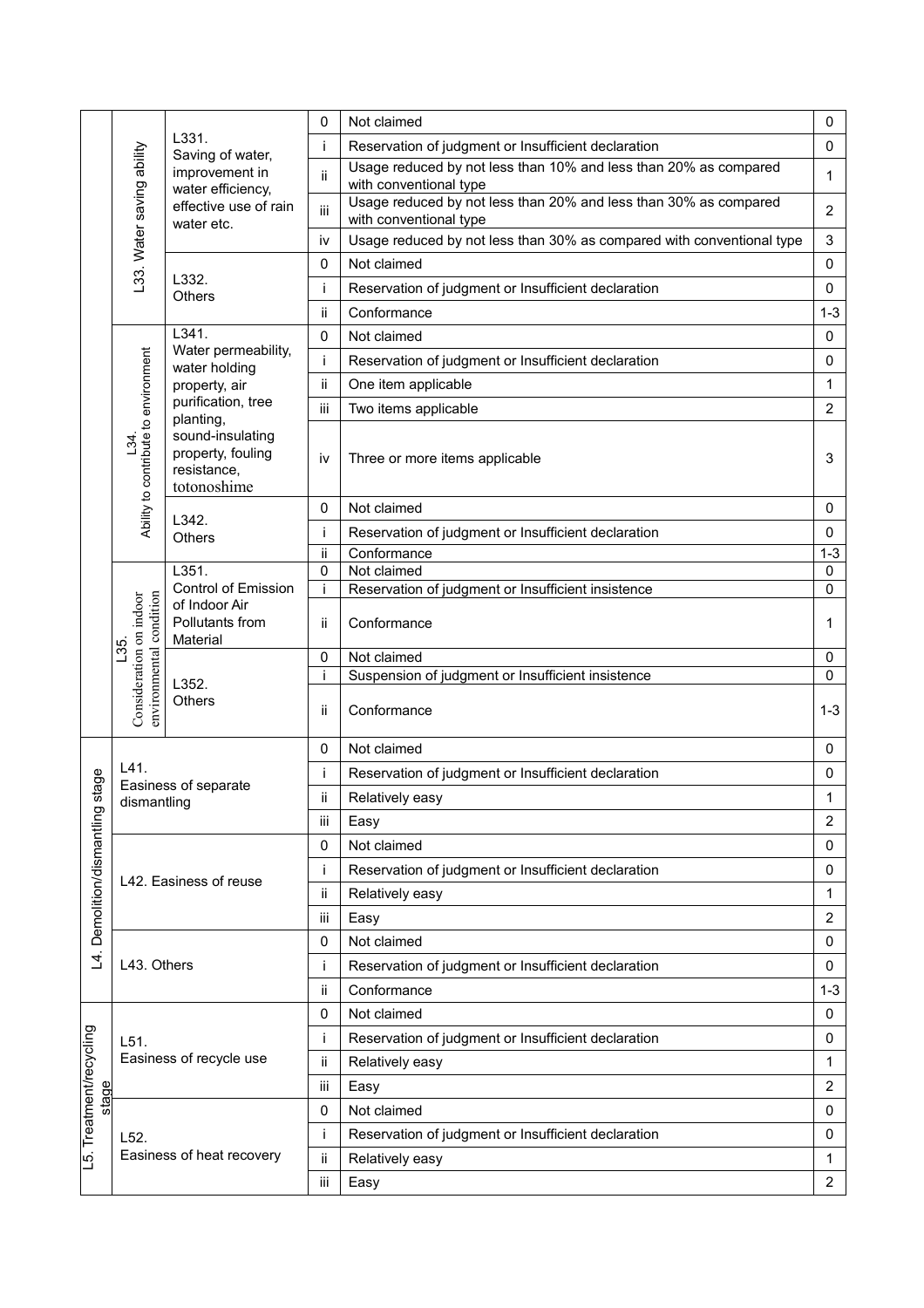|  | L <sub>53</sub> .<br>Easiness<br>recurrence | οf | natural |                                                     | Not claimed                                         | 0       |
|--|---------------------------------------------|----|---------|-----------------------------------------------------|-----------------------------------------------------|---------|
|  |                                             |    |         |                                                     | Reservation of judgment or Insufficient declaration |         |
|  |                                             |    |         | <br>Ш                                               | Relatively easy                                     |         |
|  |                                             |    |         | iii                                                 | Easy                                                |         |
|  |                                             |    |         |                                                     | Not claimed                                         |         |
|  | L54<br><b>Others</b>                        |    |         | Reservation of judgment or Insufficient declaration |                                                     |         |
|  |                                             |    |         | ii                                                  | Conformance                                         | $1 - 3$ |

Note1: In comparison with the conventional type and conventional product, calculation is performed by total quantity ratio or unit requirement.

Note2: In claim for "L351.Control of Emission of Indoor Air Pollutants from Material shall be judged by the conformity to the Voluntary Standard published by "Voluntary Standardization Committee for VOC emission speed from construction materials" if it is used at the interior surfaces where the polluted air may flow into the room.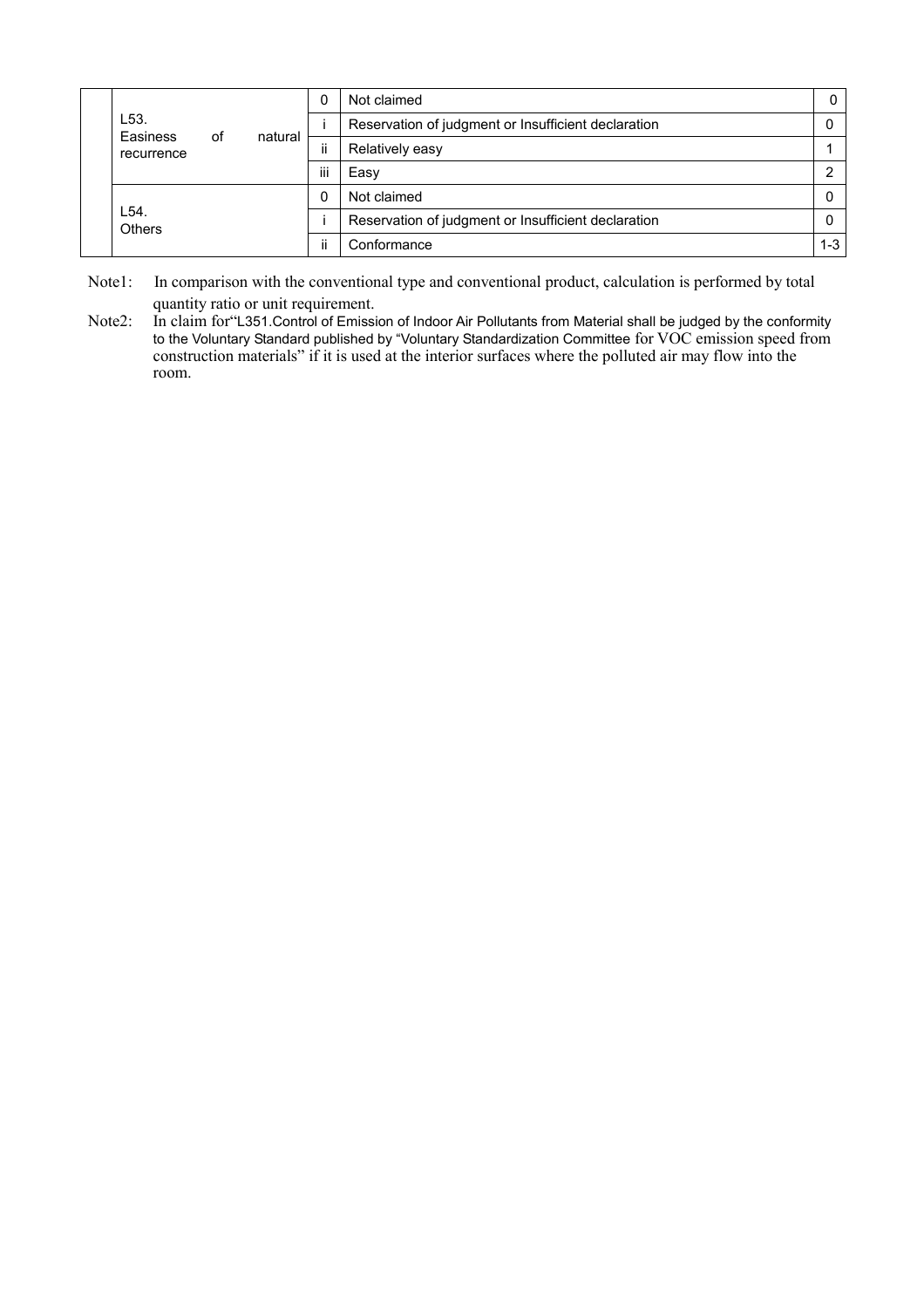### 7.2.3 Evaluation standard and score concerning validity of presence of verification and degree of verification

Table 7.6 gives the evaluation standard and score concerning validity of the degree of verification.

|                | No verification | Grade I             | Grade II                                                                        | Grade II                                    |  |
|----------------|-----------------|---------------------|---------------------------------------------------------------------------------|---------------------------------------------|--|
|                |                 | Evaluation standard |                                                                                 |                                             |  |
| Classification |                 | Proves to oneself   | Verification by<br>organization<br>corresponding to<br>third-party organization | Verification by third-party<br>organization |  |
| Score          |                 |                     | 1.5                                                                             |                                             |  |

Table 7.6 Evaluation standard and score concerning validity of degree of verification

Note1: "Proves to oneself" is following items.

- 1) It is possible to prove according to objective data.
- 2) The insistence matter is declared to the materials buyer with the products catalog etc.
- Note2: "Verification by organization corresponding to third-party organization" is any one of the following items.
	- 1) Item and performance self-assured in the quality control by JIS registration or in the review by systems of ISO 9000s and 14000s
	- 2) Item and performance self-declared based on environmental accounts and environmental report
	- 3) Self-declared item that has been proved based on laws and standards in Japan and abroad and has gotten verification of public organization, material purchaser, etc. in any form.

#### 7.3 Determination of score

#### 7.3.1 Determination of score for each evaluation item

The score for each evaluation item is determined by Equation (1).

$$
ti = Gpi \times Di
$$
 ... (1)

where,

- ti : score of evaluation item concerning each environmental claim
- Gpi : score of grade in each evaluation item
- Di : score of grade of degree of verification
- i : classification A, B, C, L of environmental claim

#### 7.3.2 Determination of score for each classification of each environmental claim

The score for each environmental claim is determined by Equation (2).

$$
Ti = \Sigma ti \tag{2}
$$

where,

|  | Ti: score of each environmental claim                             |
|--|-------------------------------------------------------------------|
|  | ti : score of evaluation item concerning each environmental claim |
|  | $i$ : classification A, B, C, L of environmental claim            |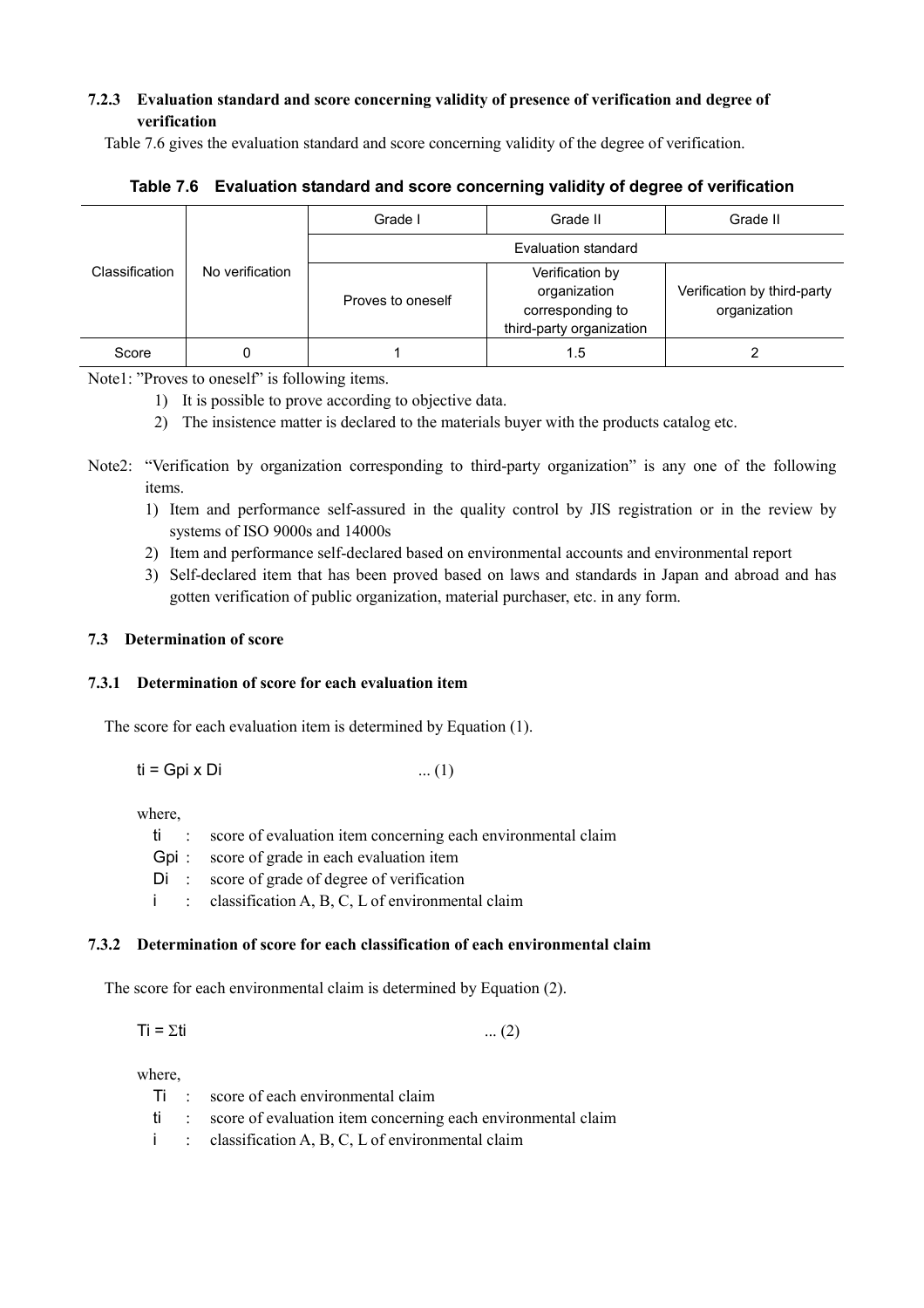# 8. Judgment and indication of judgment result

#### 8.1 Judgment

- (1) Judgment is made for each classification of each environmental claim.
- (2) For A, B and C, judgment is made by combining each score in these classifications and score in L, and for L, judgment is made by score in L only.
- (3) Judgment result is expressed by Table 8.1 by the classification of score.

Table 8.1 Judgment of conformance of environmental claim and class of conformance

| Environment   |                               | Class of                      |                               |                                |                             |  |
|---------------|-------------------------------|-------------------------------|-------------------------------|--------------------------------|-----------------------------|--|
| al claim item | A                             | B                             | $\mathbf C$                   | L                              | conformance                 |  |
|               | 6 or more                     | $\overline{\phantom{a}}$      | $\overline{\phantom{a}}$      | 4 or more                      | 1st class                   |  |
|               | 6 or more                     |                               |                               |                                | 2nd class                   |  |
| A             | 3 or more, and less<br>than 6 |                               |                               | 3 or more                      |                             |  |
|               | 3 or more, and less<br>than 6 |                               |                               |                                | 3rd class                   |  |
|               | Less than 3                   |                               |                               |                                | Insufficient<br>declaration |  |
|               |                               | 6 or more                     |                               | 4 or more                      | 1st class                   |  |
|               |                               | 6 or more                     |                               |                                | 2nd class                   |  |
| B             |                               | 3 or more, and less<br>than 6 |                               | 3 or more                      |                             |  |
|               |                               | 3 or more, and less<br>than 6 |                               |                                | 3rd class                   |  |
|               |                               | Less than 3                   |                               | $\overline{\phantom{a}}$       | Insufficient<br>declaration |  |
|               |                               |                               | 6 or more                     | 4 or more                      | 1st class                   |  |
|               |                               |                               | 6 or more                     | $\blacksquare$                 |                             |  |
| $\mathsf{C}$  |                               |                               | 3 or more, and less<br>than 6 | 3 or more                      | 2nd class                   |  |
|               |                               |                               | 3 or more, and less<br>than 6 | $\blacksquare$                 | 3rd class                   |  |
|               |                               | $\overline{a}$                | Less than 3                   | $\overline{\phantom{0}}$       | Insufficient<br>declaration |  |
|               |                               | $\overline{a}$                |                               | 10 or more                     | 1st class                   |  |
|               |                               |                               |                               | 6 or more, and less<br>than 10 | 2nd class                   |  |
| L             |                               |                               |                               | 3 or more, and less<br>than 6  | 3rd class                   |  |
|               |                               |                               |                               | Less than 3                    | Insufficient<br>declaration |  |

#### 8.2 Indication of judgment result

- (1) Judgment result is indicated for each classification of environmental claim.
- (2) Judgment result is indicated by class of conformance, and additionally score is indicated by numerical value, radar chart, etc. However, in principle, a product judged to be 3rd class is not indicated as class of conformance.